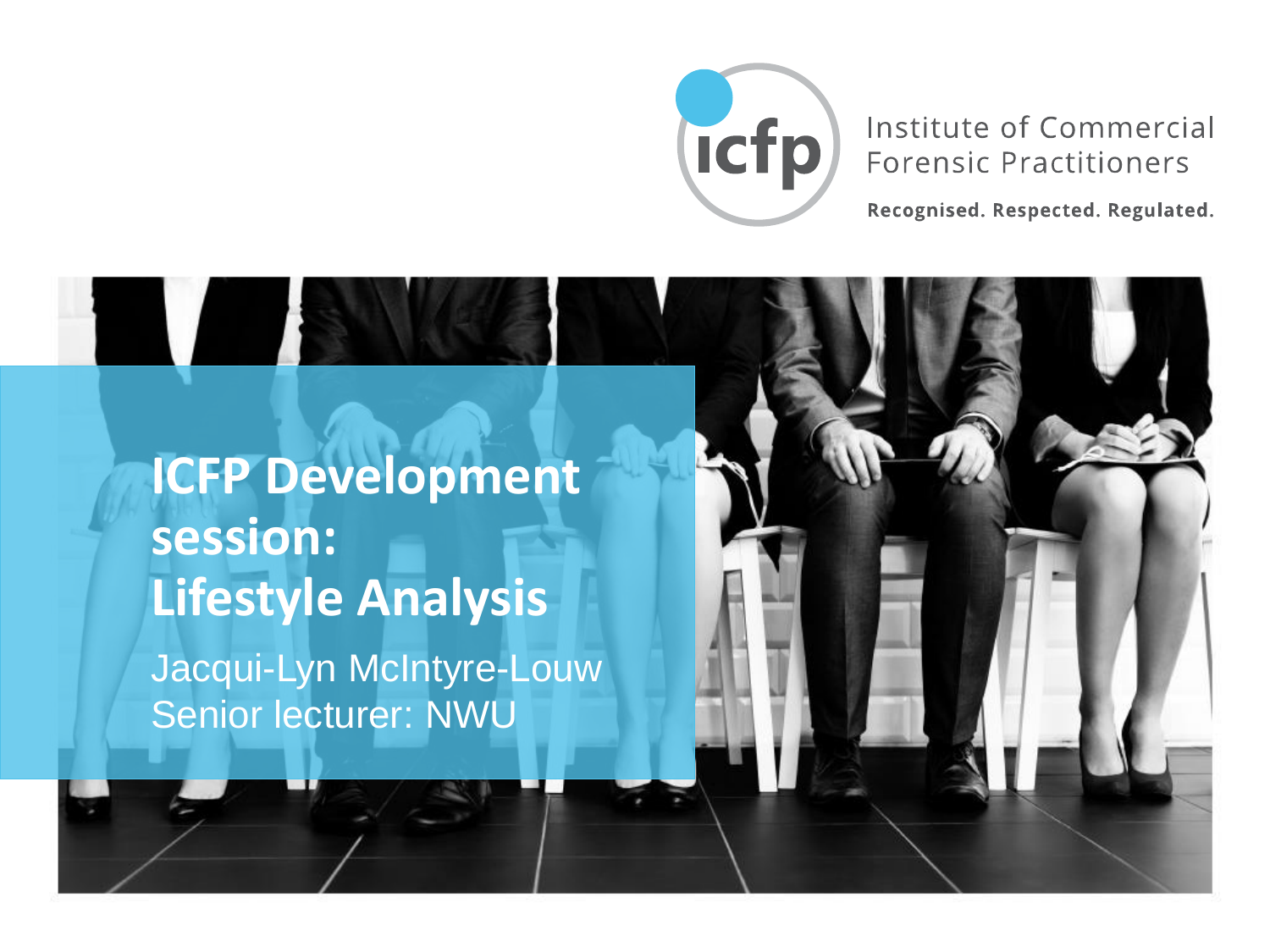# **Discussion**

- 1. LSA the basics
- 2. Defining LSA
- 3. Theory of LSA
- 4. Purpose of LSA
- 5. Sources
- 6. Methods
- 7. Trusts
- 8. Legal acceptance
- 9. Case study

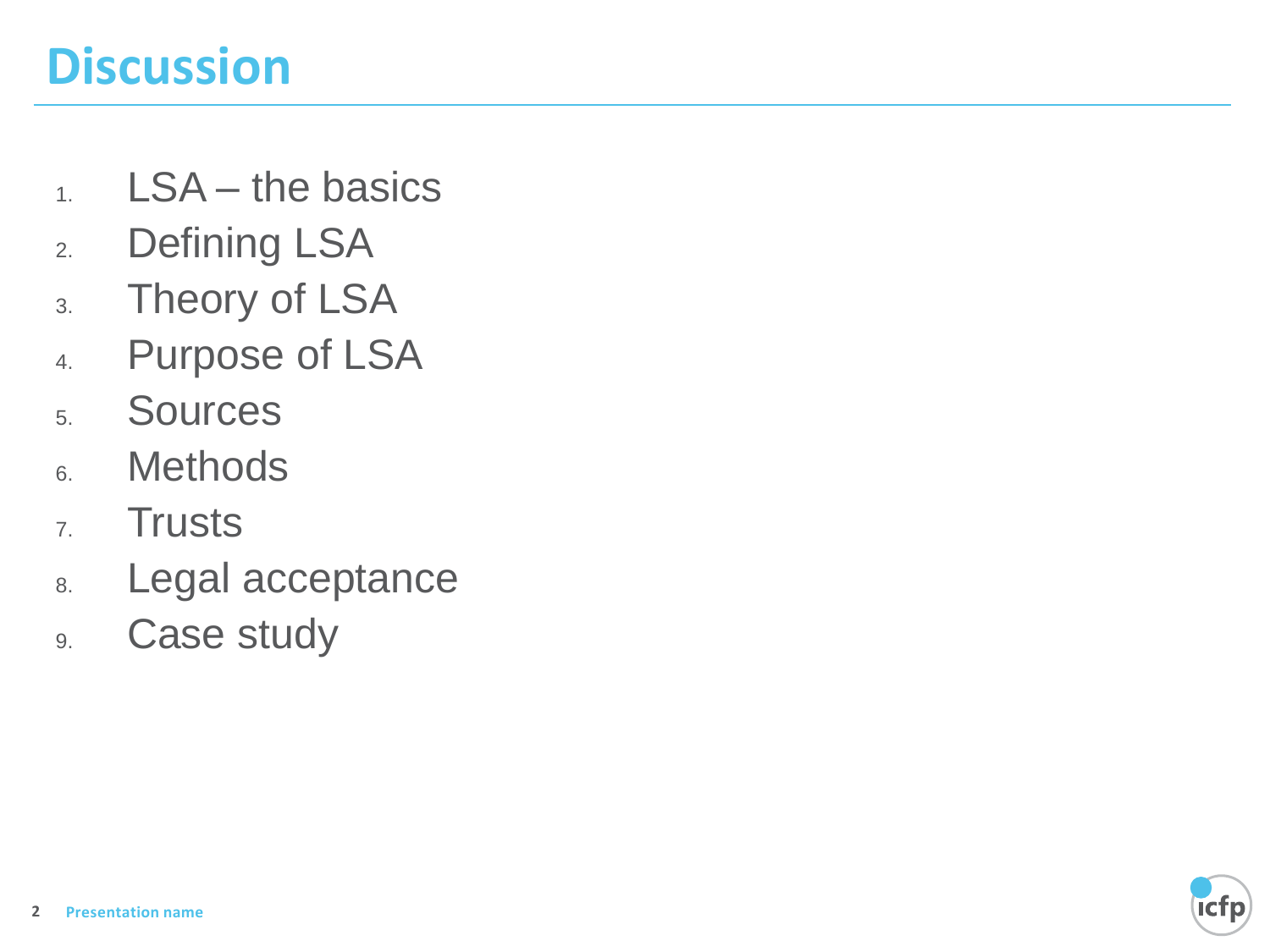- Audit
	- Objective evaluation
	- Express and opinion on the fairness
	- Usually audit uses sampling methods
	- Governed by legislation (e.g. Public Audit Act)
	- Comply with standards

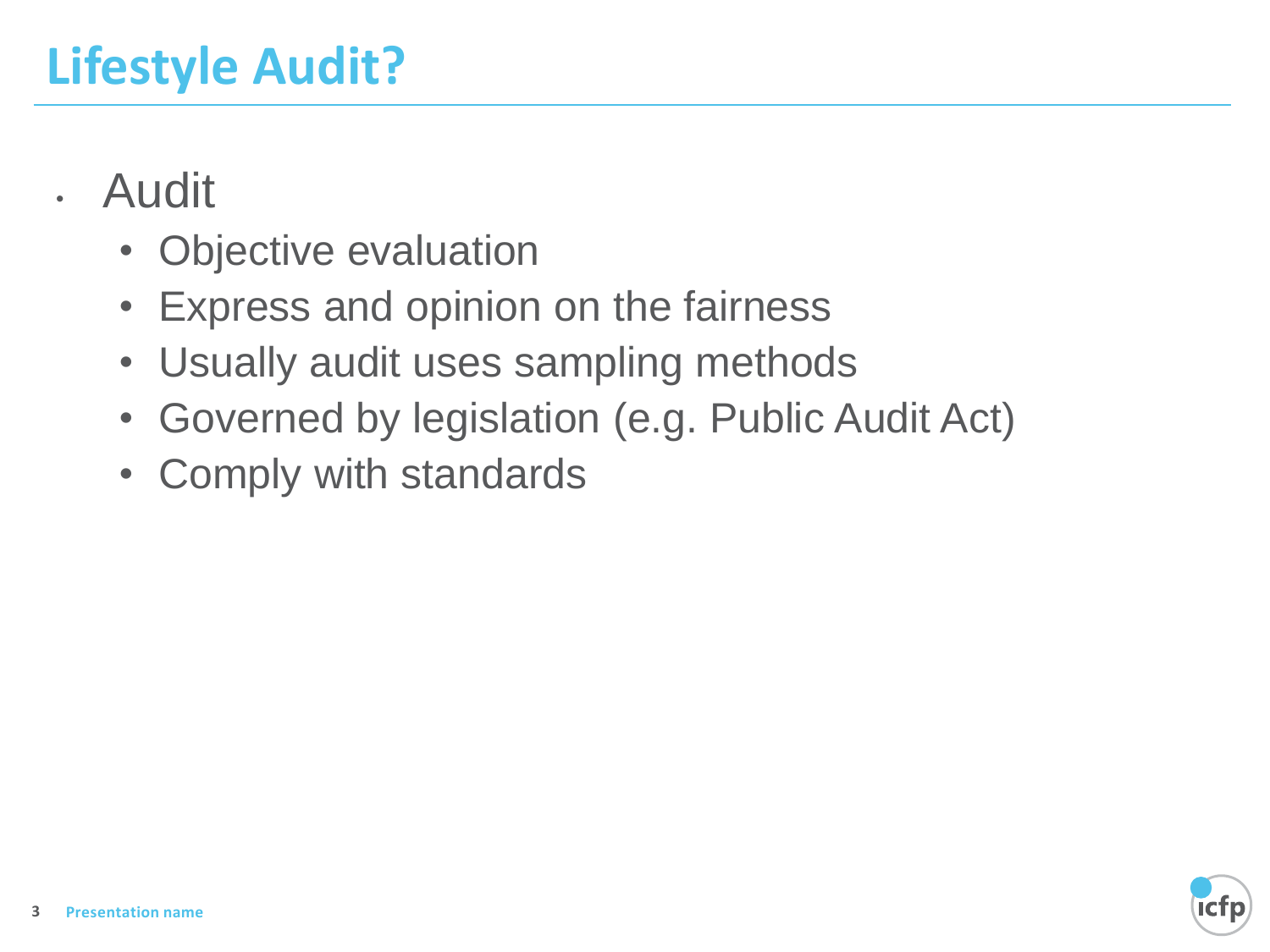# **Introduction to lifestyle analysis**

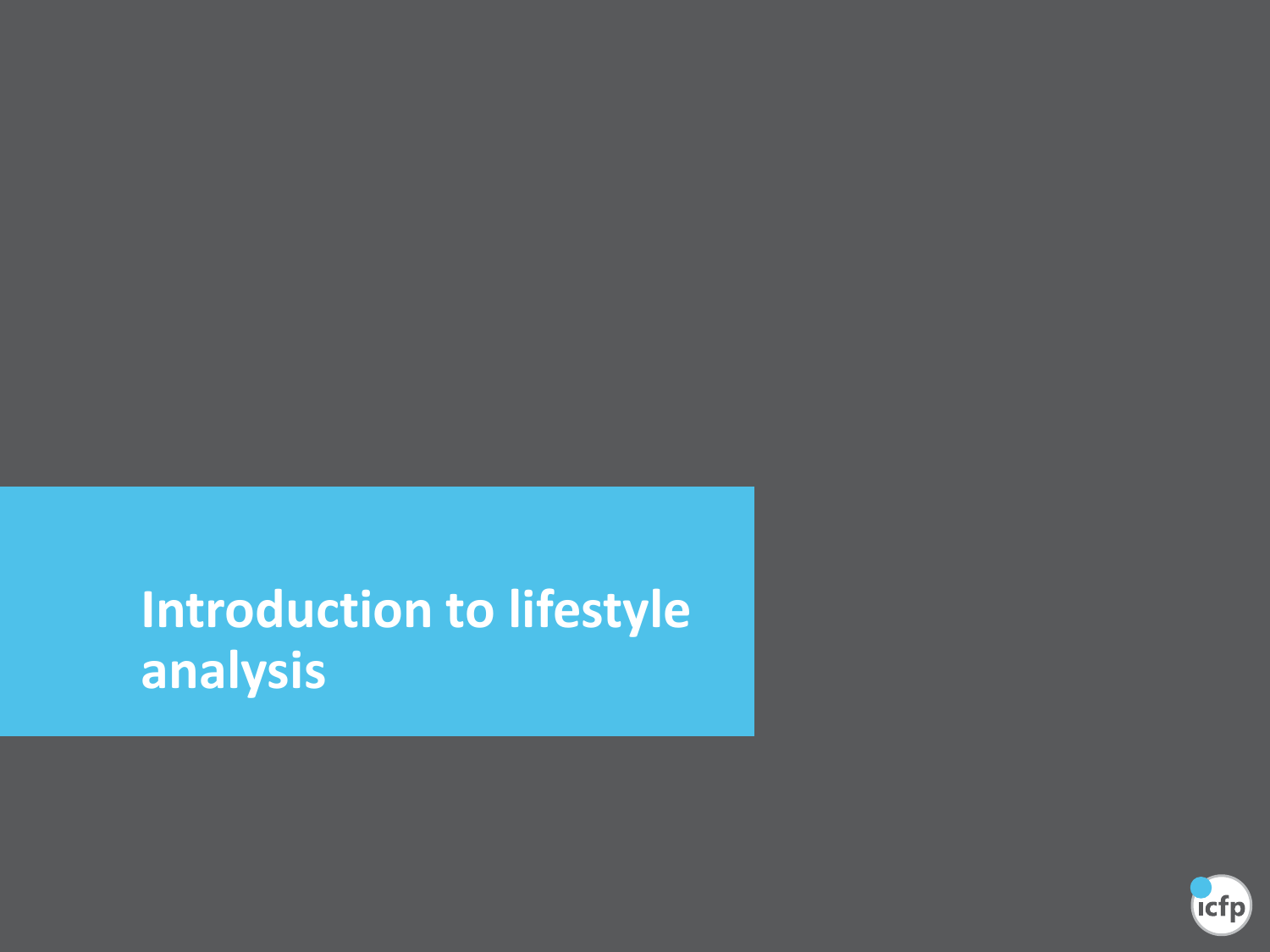

"Perpetrators spend what they steal. Because of this, looking at spending patterns is a primary investigation technique"

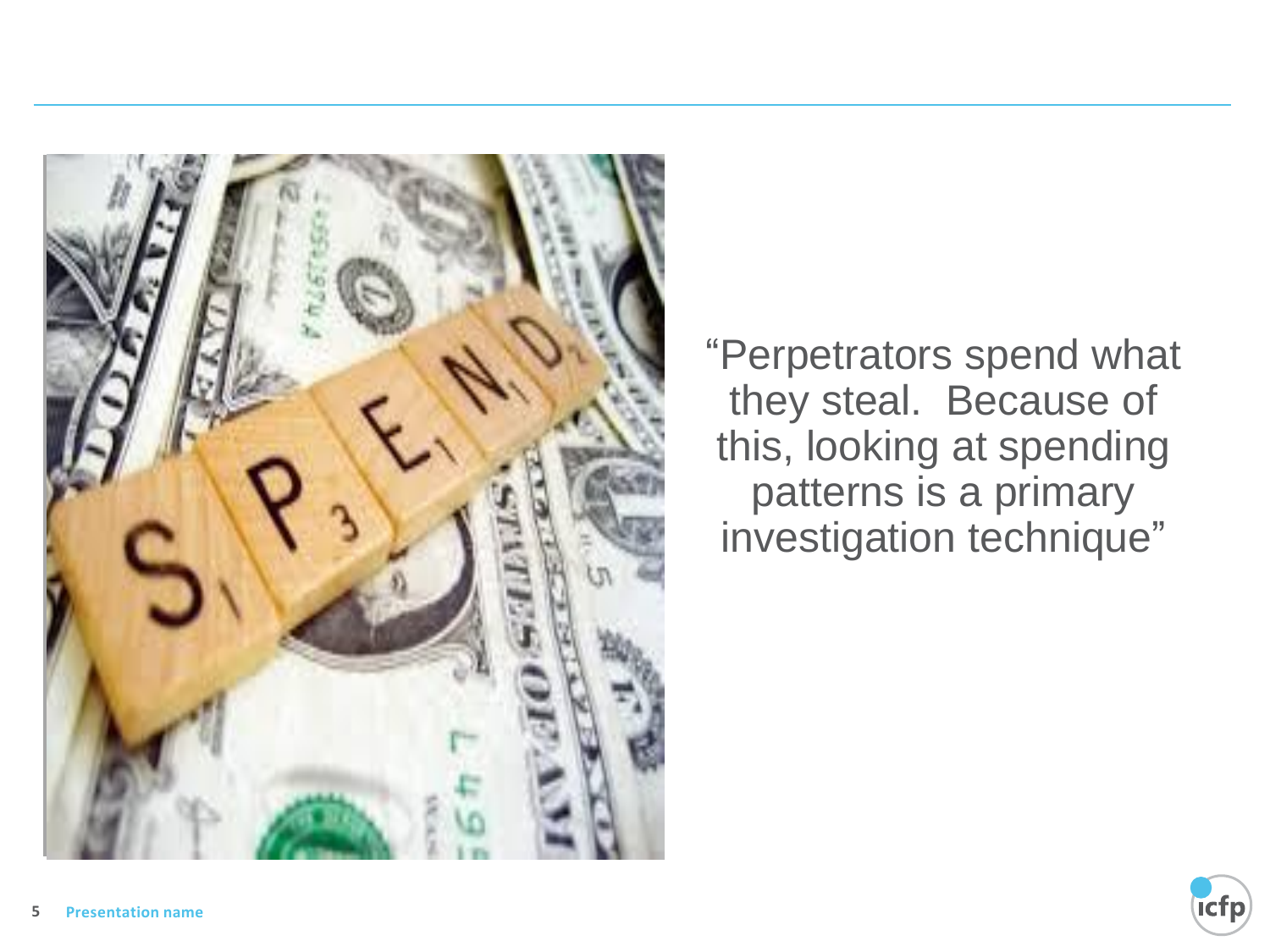# **"Lifestyle Analysis" (LSA) Basics**

• First tested in the US during the 1930-1931 trial with Chicago's notorious gangster, **Al Capone**.

• Crimes such as fraud and corruption are becoming more and **more complex** to investigate, hence new techniques and methods need to be applied.

• The combined application of "common sense" with accountancy/auditing when performing lifestyle audits is an interesting and exciting example of such a new technique.

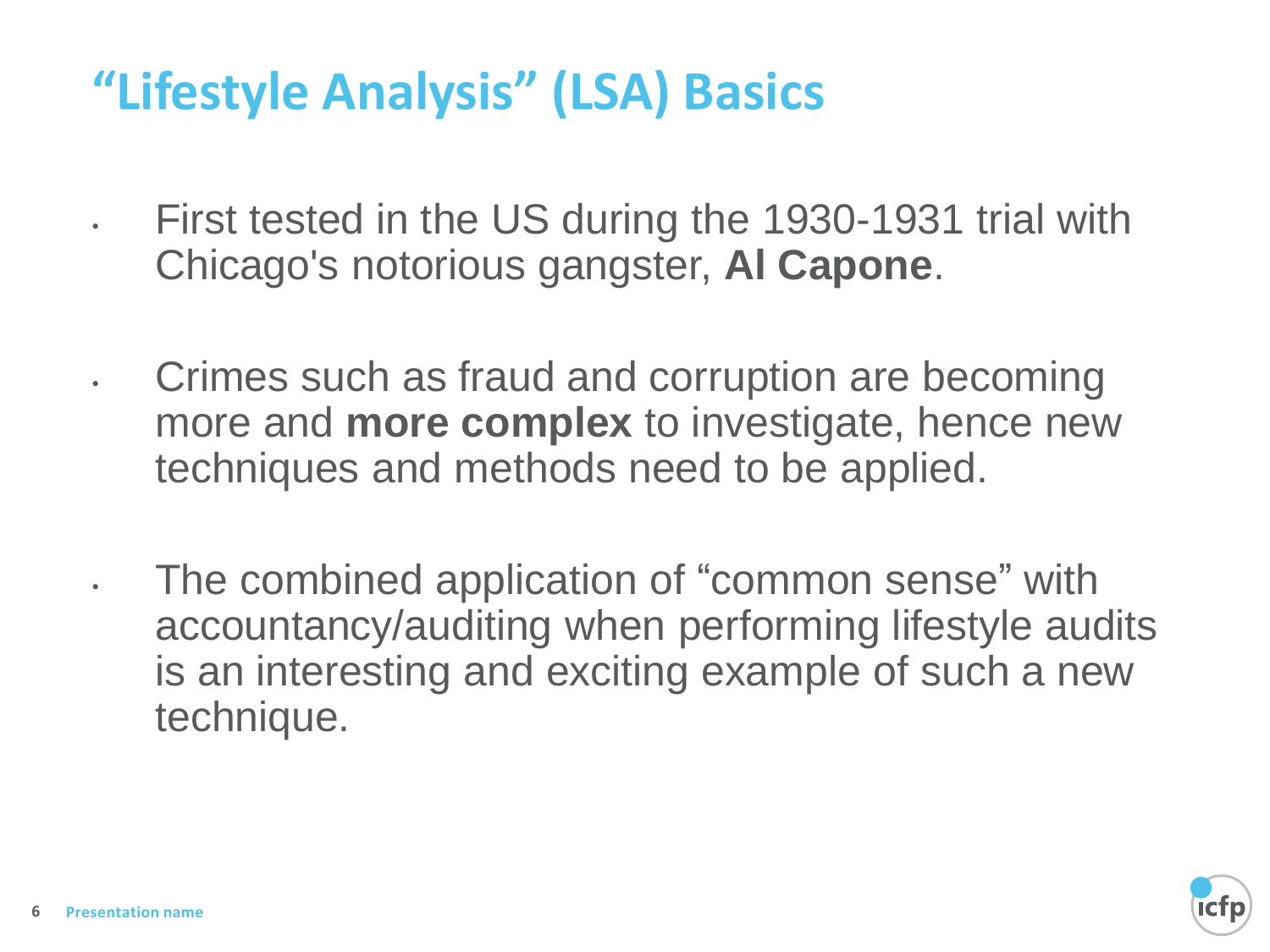# **Defining LSA**

- Lifestyle:
	- A **way of living** of individuals, families (households) and societies,
	- which they manifest in coping with their physical, psychological, social, and **economic** environments on a dayto-day basis.
	- Lifestyle is expressed in both work and leisure behavior patterns and in activities, attitudes, interests, opinions, values, and **allocation of income**.
	- It also reflects people's self-image or self-concept; the way they see themselves and believe they are seen by the others.
	- Lifestyle is a composite of motivations, needs and wants and is influenced by factors such as culture, family, reference groups and **social class**.

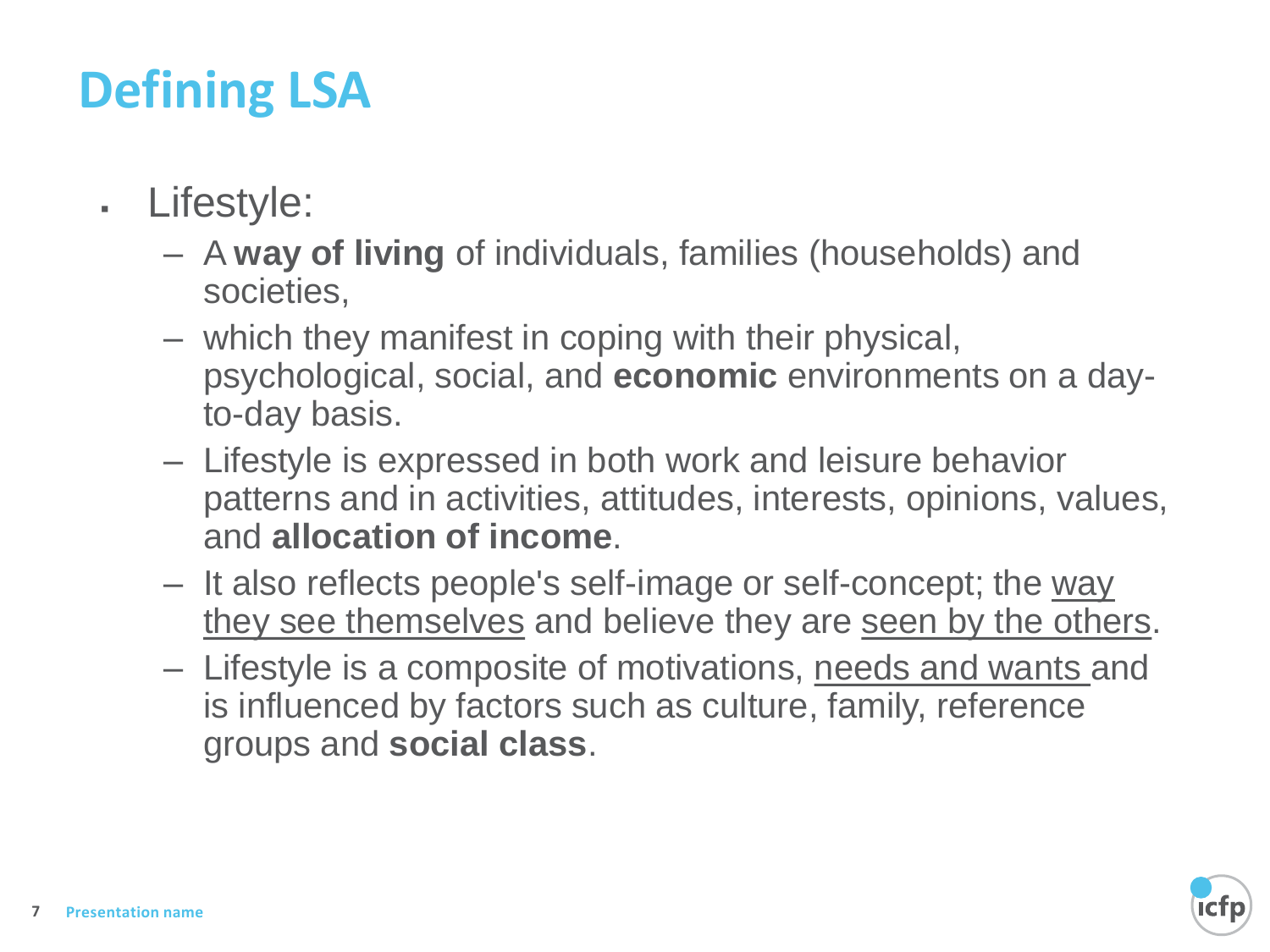# **Defining LSA**

- Analysis:
	- The process whereby the income and expenses of that lifestyle are **quantified** allowing for a determination of the standard of living of the parties.

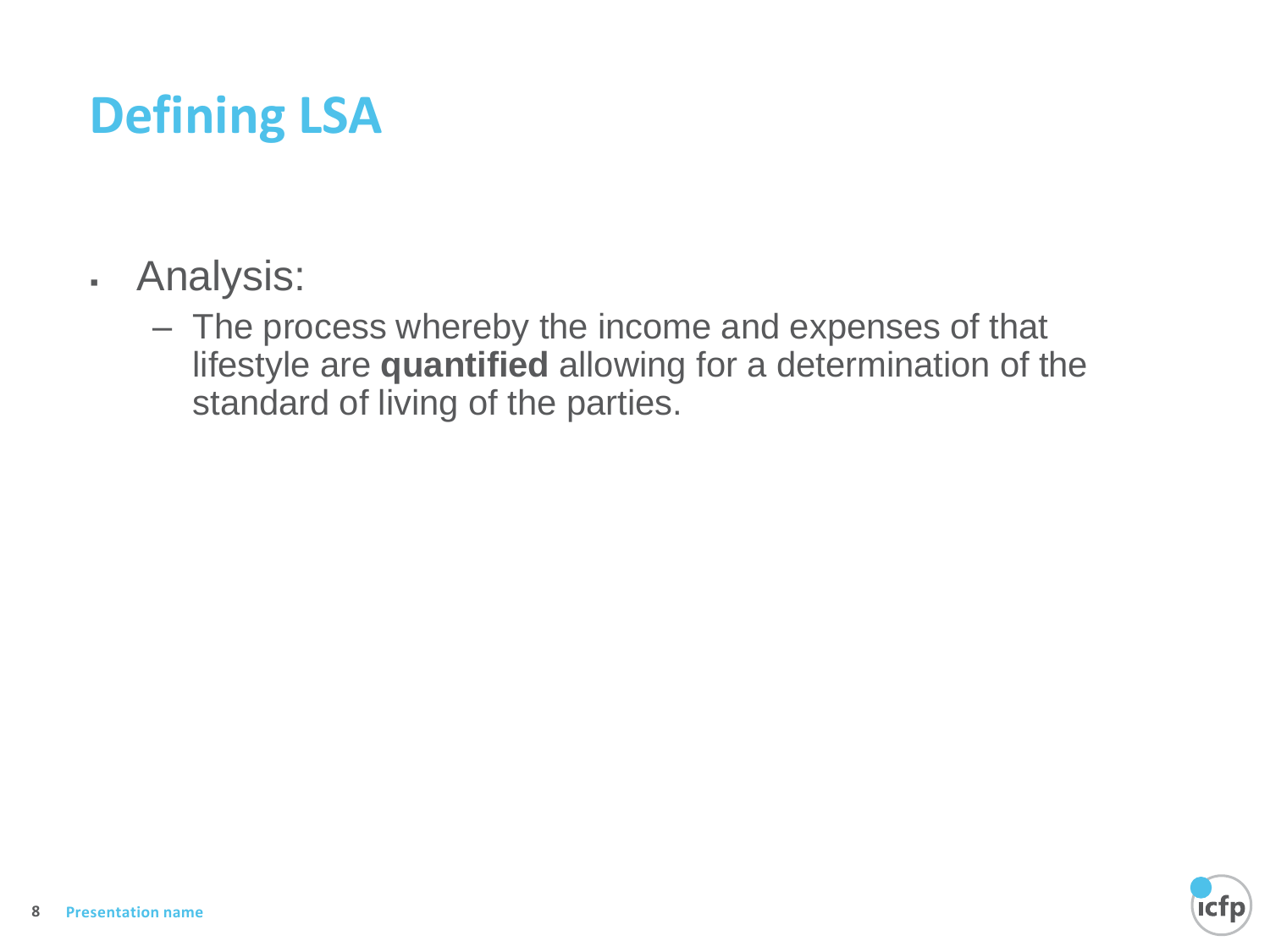# **Theory on LSA**

- Although the idea behind this type of analysis is simple, the execution thereof is usually not.
- A lifestyle analysis attempts to **quantify** the **living expenses** of an individual and **compare** such expenses with the individual's **known sources of income** and other funds over a period.
- Any (substantial) differences *might* be attributed to concealed or illicit sources of income.

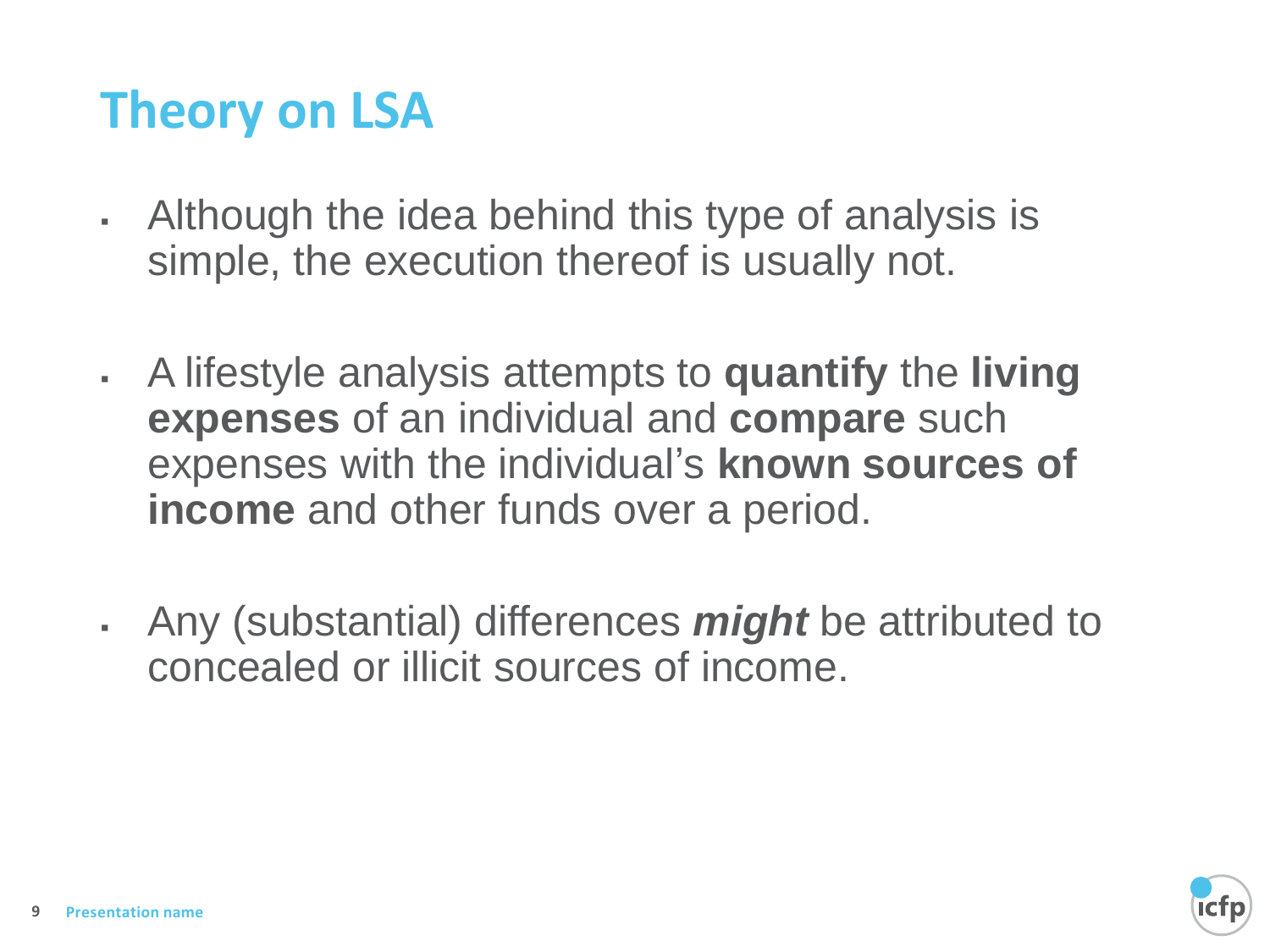# **Theory on LSA**

The idea behind lifestyle analysis is also applied in the criminal justice system in the fight against organised crime and corruption.

- **§ 23 of PRECCA** provides for the application for issuing of an investigation in respect of cases where an individual possesses property disproportionate to his/her present or past known sources of income or assets.
- where a defendant is **convicted of an offence**, the court may enquire into any benefit the defendant has derived from that offence, and in terms of section **§ 23 of POCA**

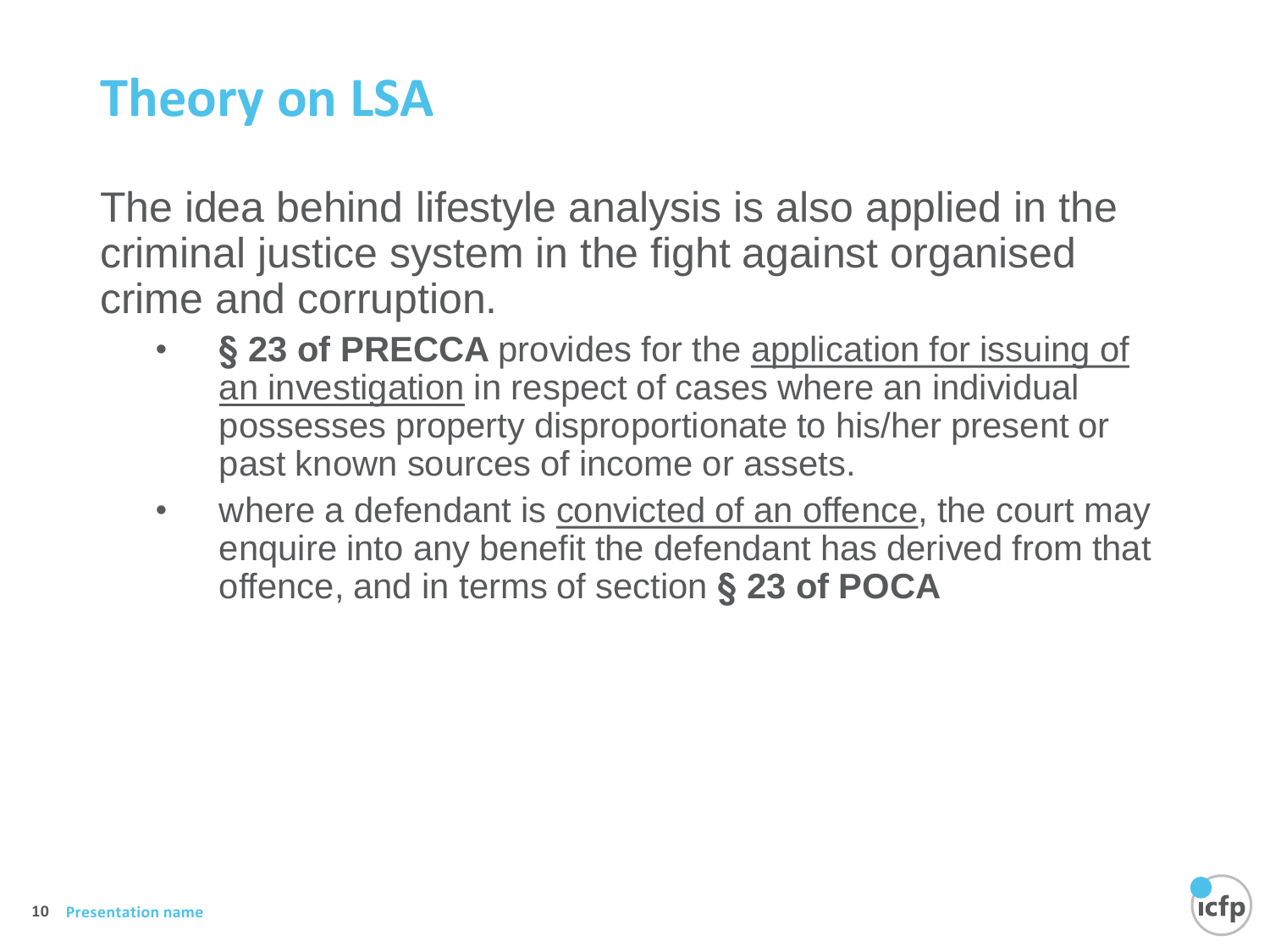# **Purpose of LSA**

A lifestyle analysis establishes what a person's **standard of living** is and is a formula to reconstruct:

- a person's day-to-day living expenses;
- a person's spending habits;
- a person's assets and liabilities; and
- other important financial information.

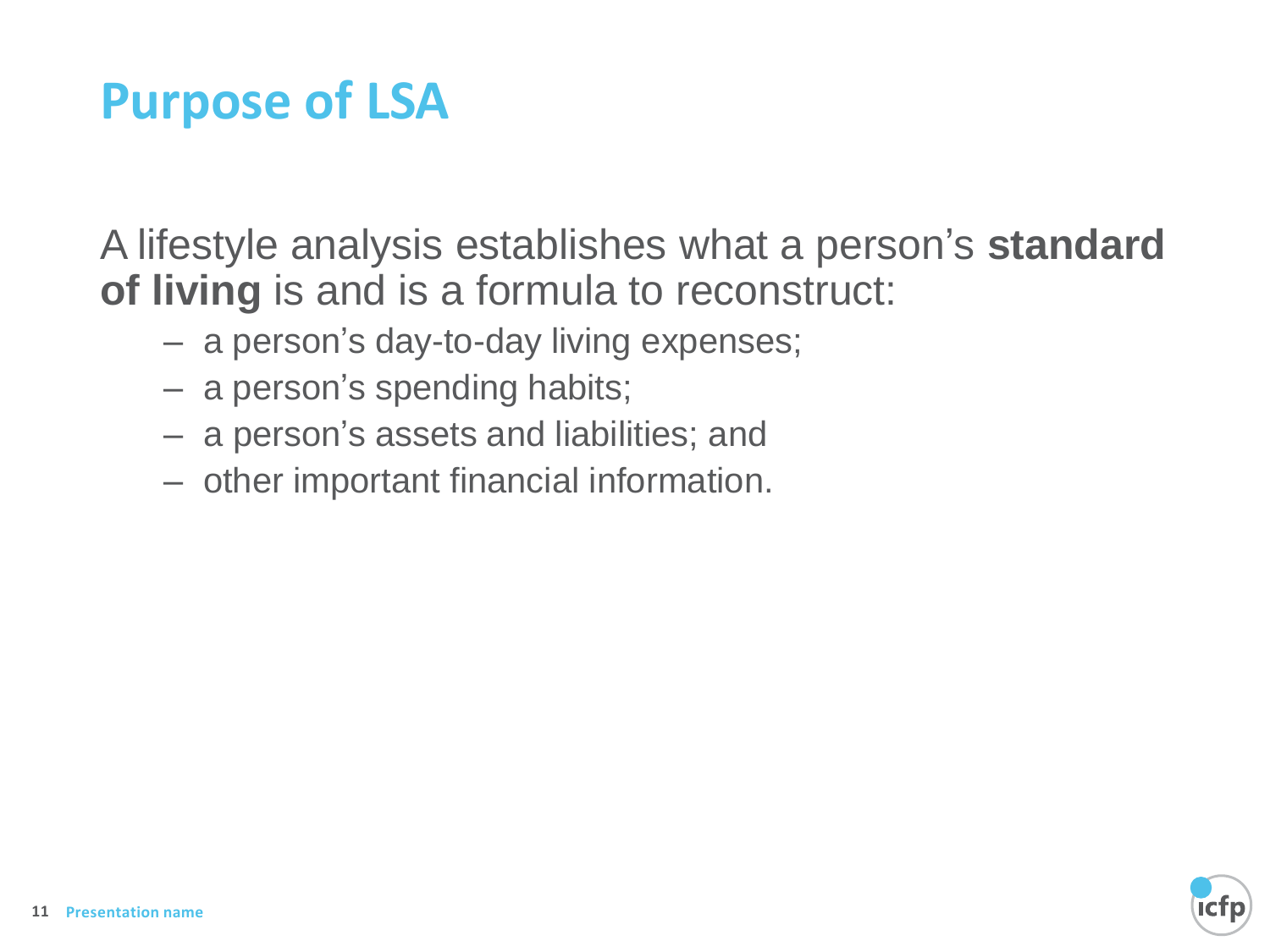## **Purpose of LSA**

A lifestyle analysis usually consists of an **analysis** of:

- all financial statements (bank accounts such as current, bond, savings or credit card accounts);
- personal and business income tax returns;
- recurring and ordinary expenses within each category of expense (clothing, food, housing, entertainment, travel, etc.);
- unusual, non-recurring and/or seasonal expenses (e.g., vehicle purchases);
- any discrepancies; and
- credit reports.

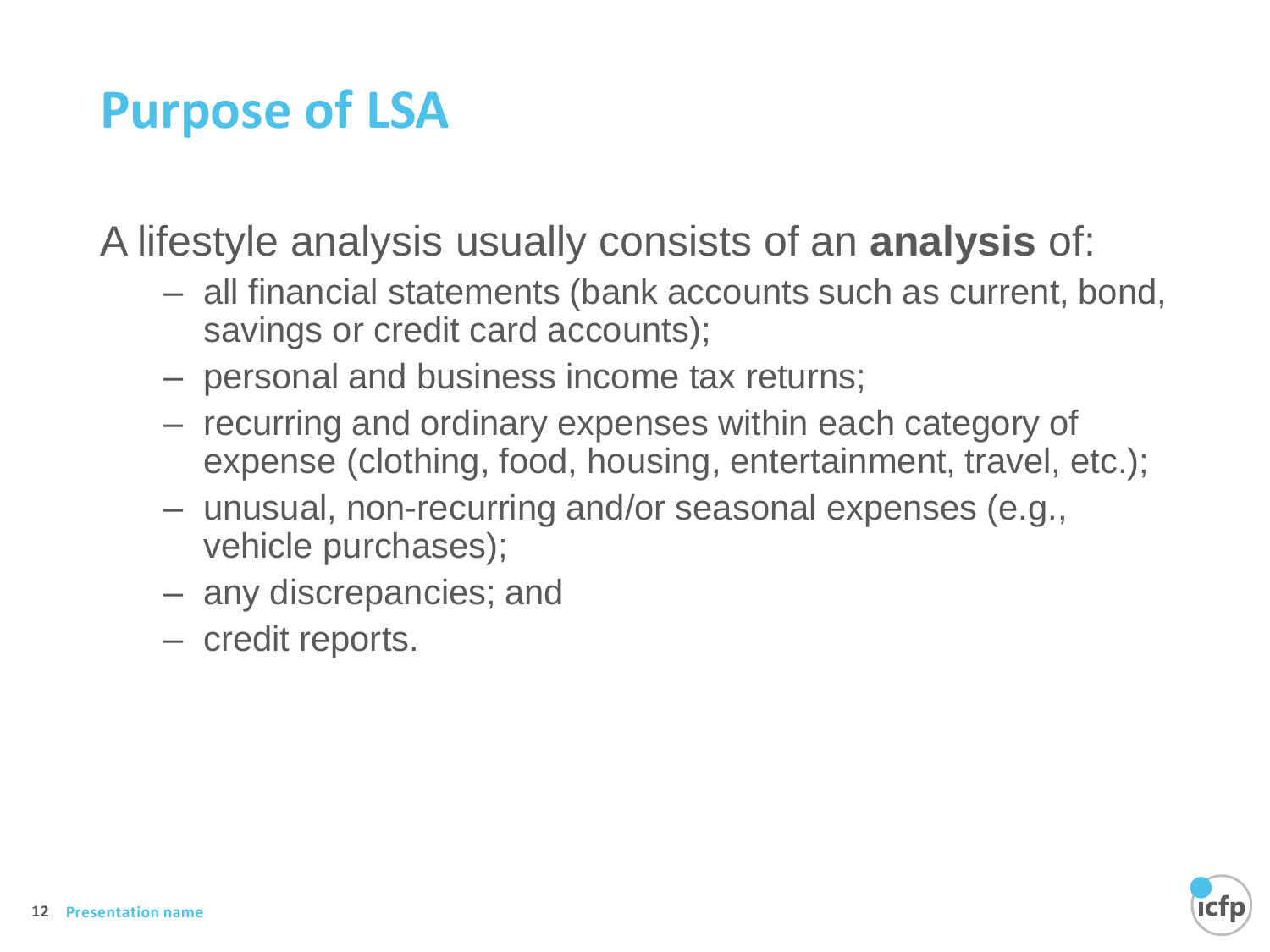# **Financial discovery**

- Sources
- Reliability and validity of records
- Legality

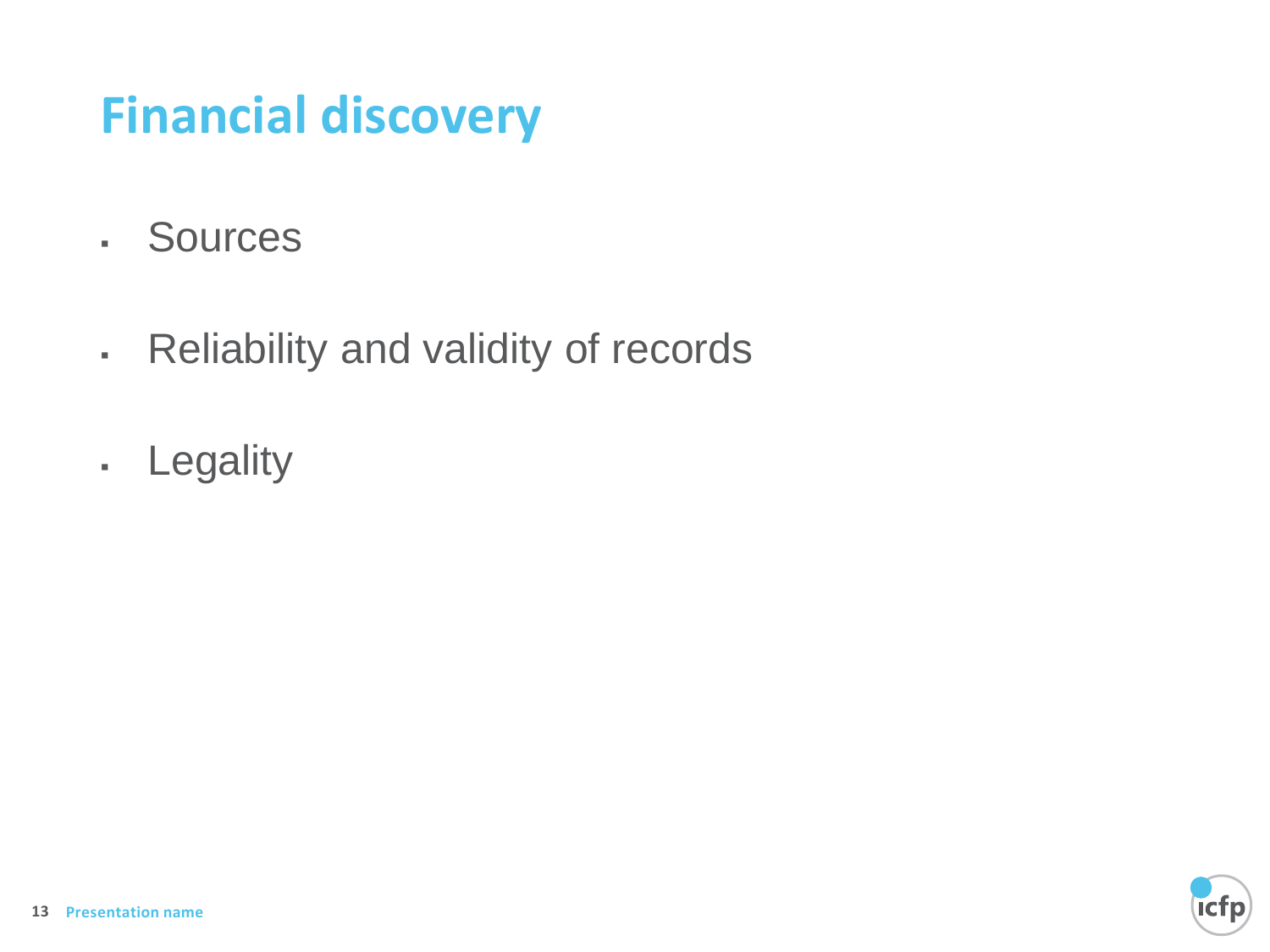#### **Sources**

- Statement of Assets and Liabilities (begin and end);
- Tax returns:
	- Marital status, occupation of spouse, income and allowances;
	- Medical and dental expenses, retirement annuity contributions;
	- PAYE, travelling expenses, donations made and received;
	- Details of assets bought and sold;
	- Shares bought and sold;

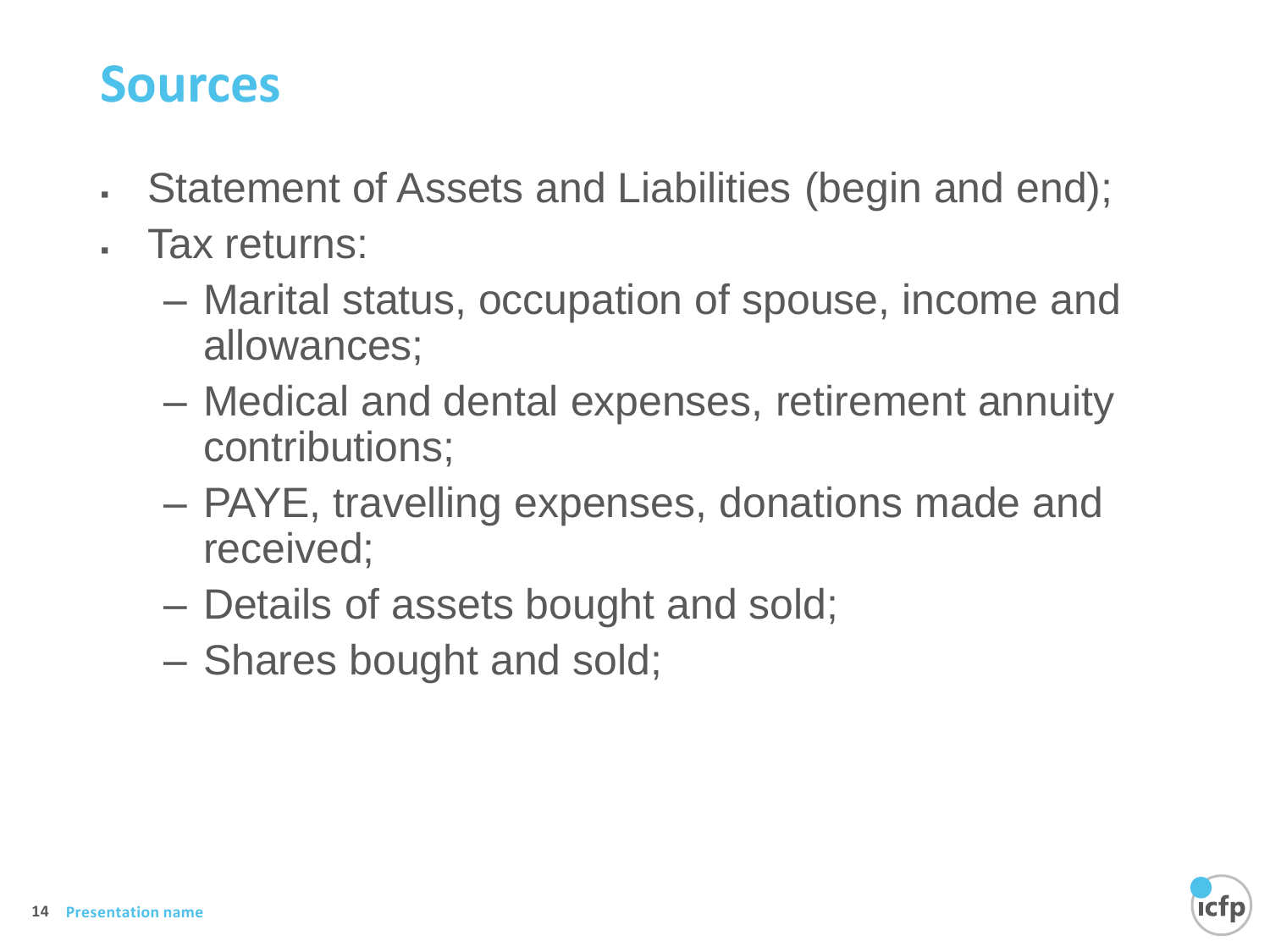## **Sources**

- Local banks *per subpoena* for bank statements;
- Johannesburg Stock Exchange (JSE) and ZAR X for sales and purchase of shares;
- Master of the High Court for the Register for Trust Deeds;
- Deeds Office: title deeds and bond statements for property transactions;
- **Companies and Intellectual Property Commission** (CIPC);
- **Transferring attorneys for related costs;**
- Motor vehicle licensing and registration department (eNatis);
- Municipal documents and Eskom for property and service costs;

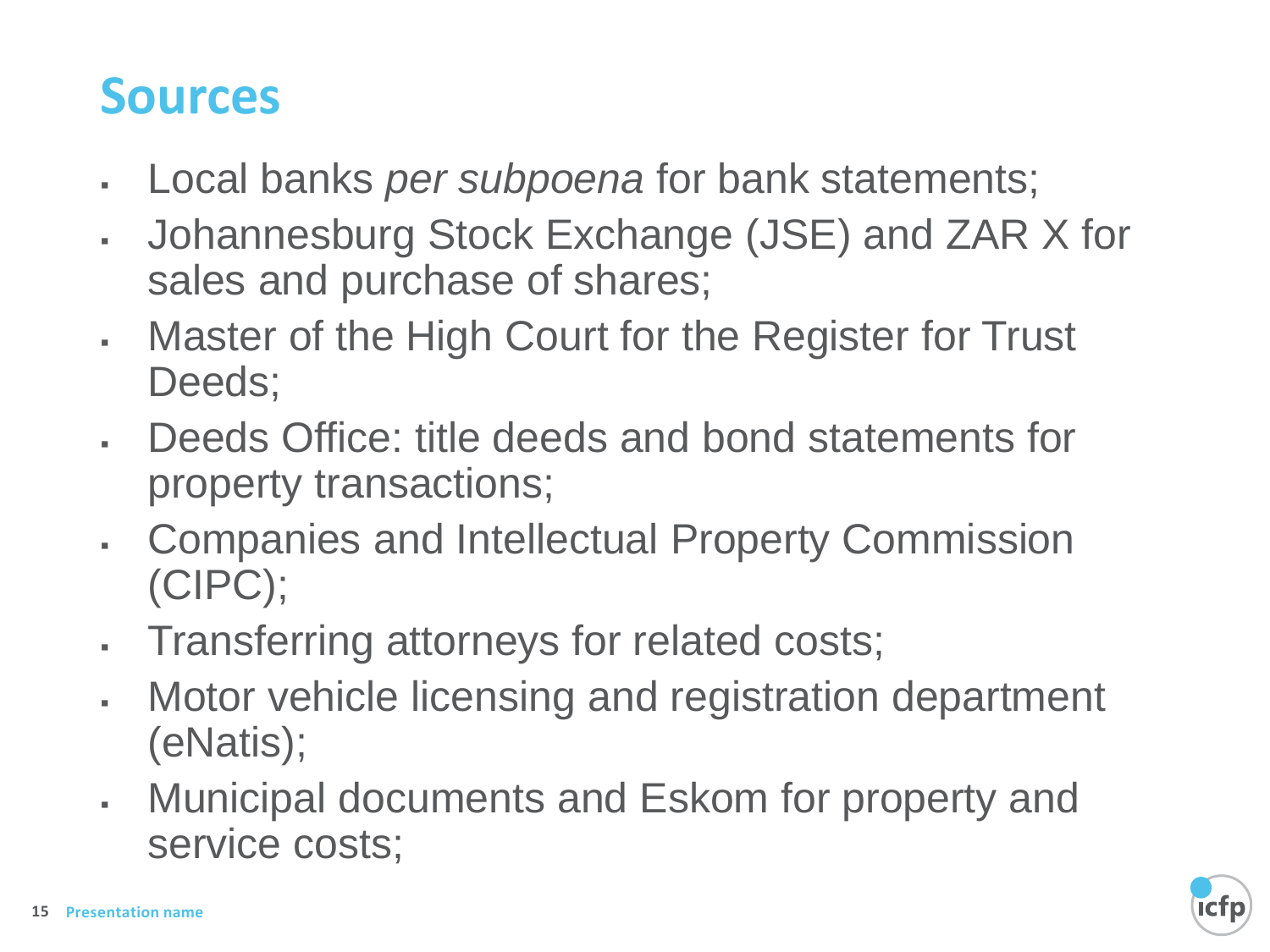#### **Sources**

- Investment portfolio statements;
- . Short-term insurance policies;
- . Life insurance policies;
- Wills;
- External data from informal channels, e.g., newspapers, rich list, suspicious activity reports, social media, etc.
- Audited financial statements or company files for private loan account balances;
- Original documents and vouchers for expenditure and for other assets accumulated;
- . Passports for travel details and foreign currency purchased;
- . Reserve Bank for off-shore investments made

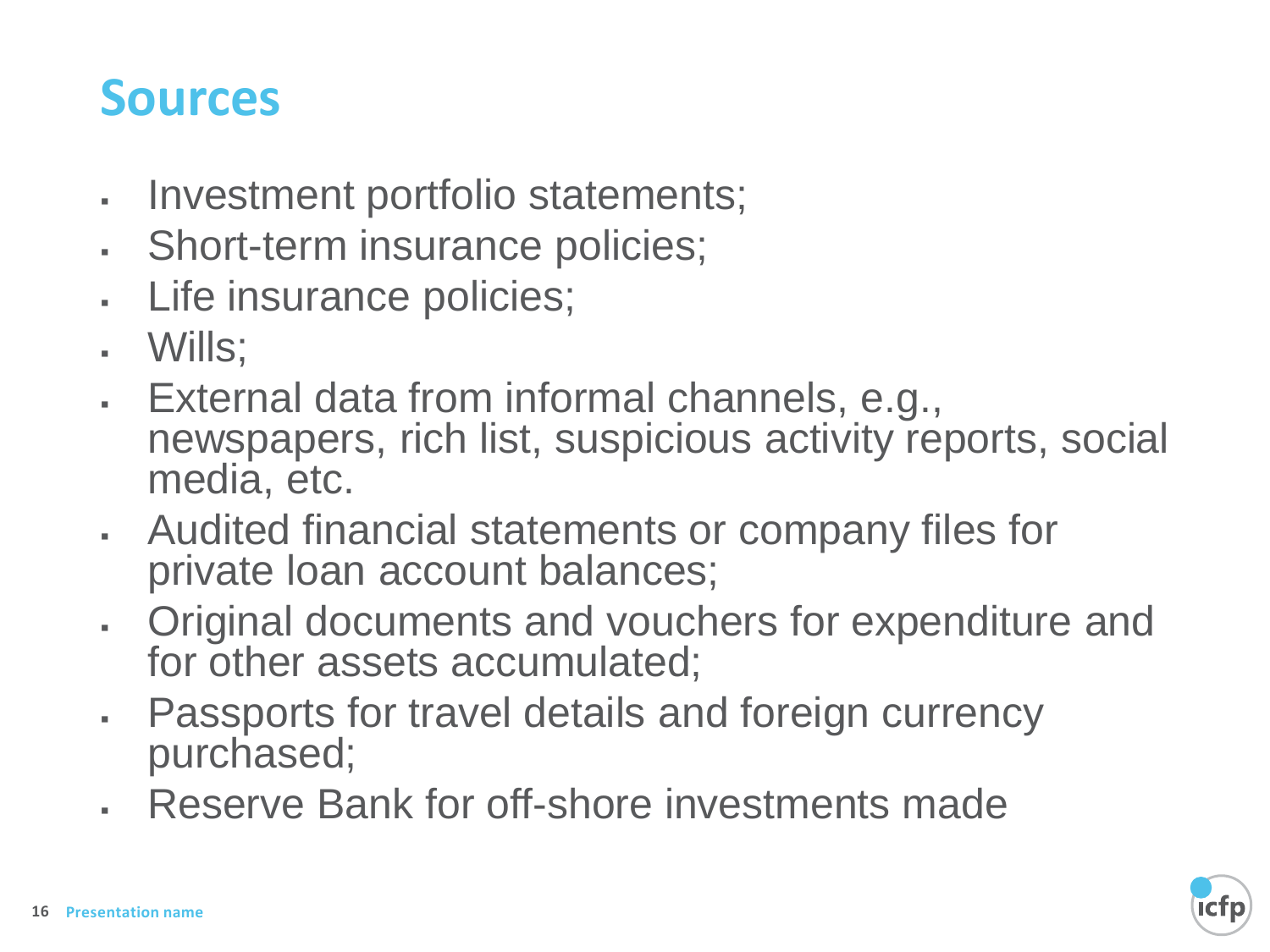# **Methods for Individuals**

- 1. Cash-T Method
- 2. Source and Application of Funds Method
- 3. Net Worth Method

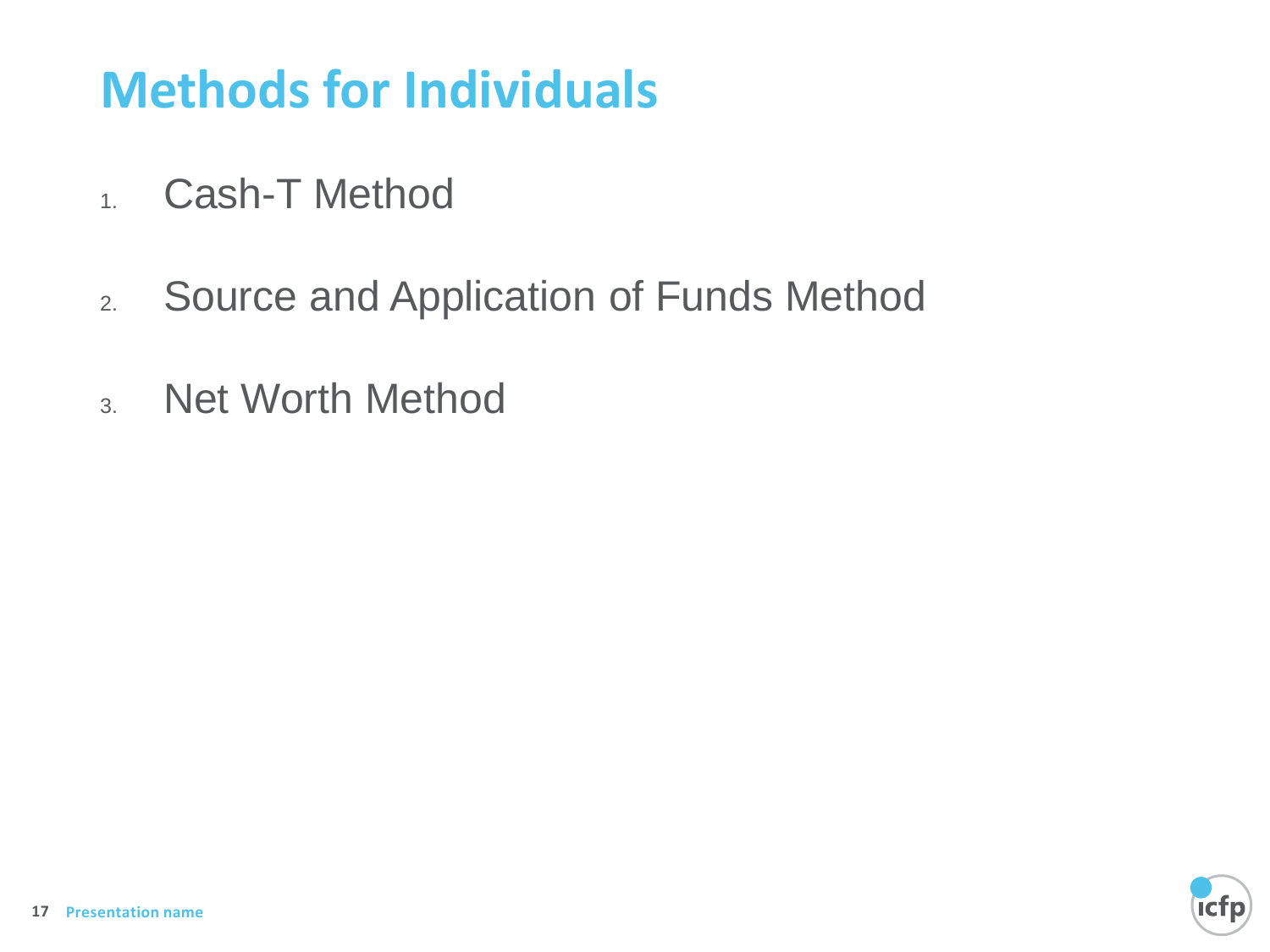## **Cash-T method**

- Lists all known types of income/inflows and all known expenditures/outflows as "**cash transactions**" flowing in and out of the cash account.
- Inflows items will appear on the one side, and outflows on the other. If the outflows of cash exceed the inflows, either the income is understated or the expenses is overstated.
- This method is useful when cash **income is being skimmed** from the business **AND** the investigator can accurately determine personal living expenses.
- The Cash-T method is closely akin to the S&A Method; where Cash-T considers cash flows, the S&A uses changes in assets and liabilities, along with expenditures and income.

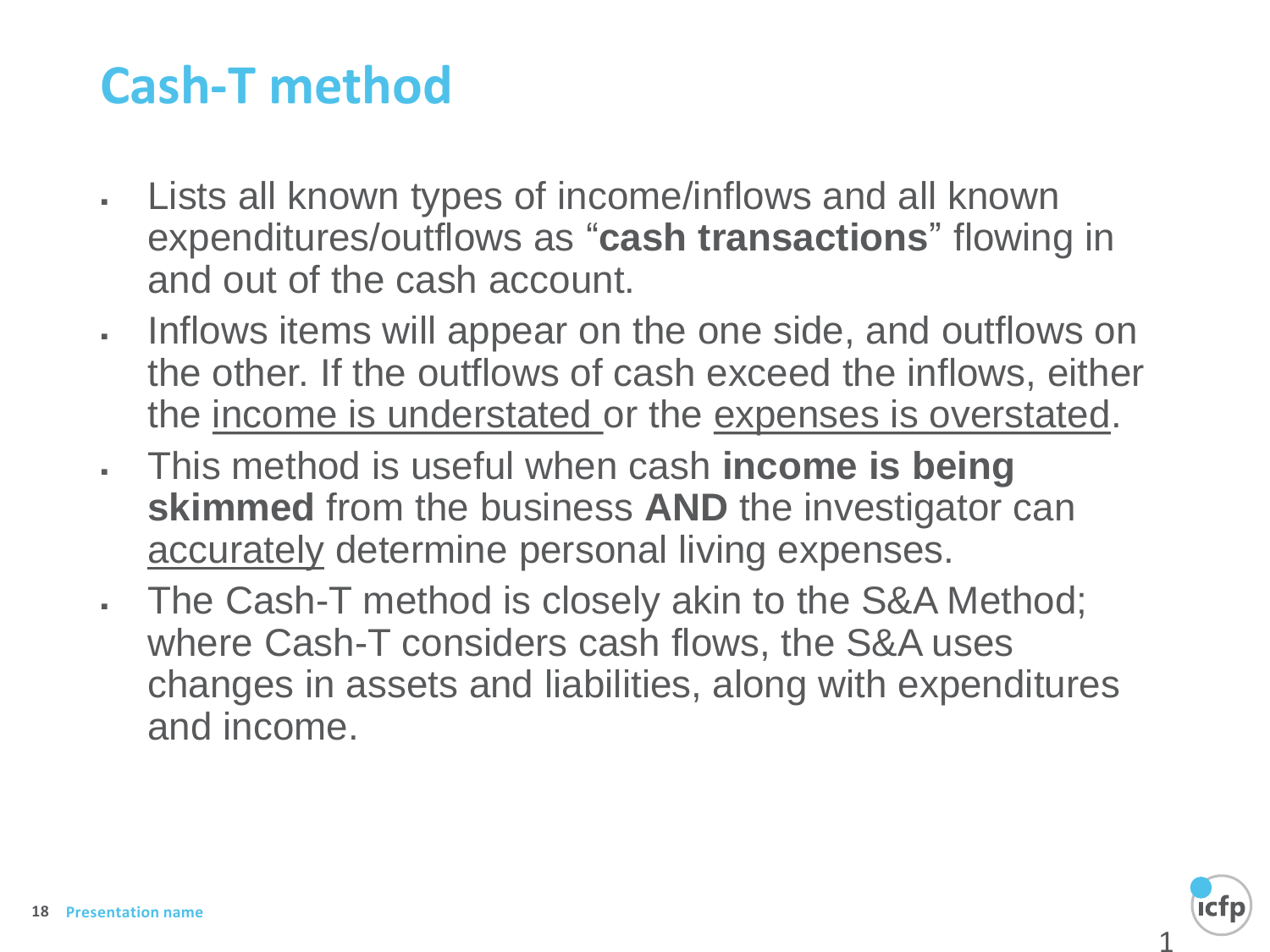

- This method is based on the theory that any excess **expense** items (applications) over **income** items (sources) represent an understatement of income. Only the net increase or decrease in assets and liabilities is considered along with other expenditures and receipts.
- This method is an analysis of a individual's **cash**  flows and a comparison of all known expenditures with all known income for the period.
- Net increases and decreases in assets and liabilities are taken into account along with expenditures and income.
- . This method is based on the theory:

*excess applications > sources = understatement of income.* 

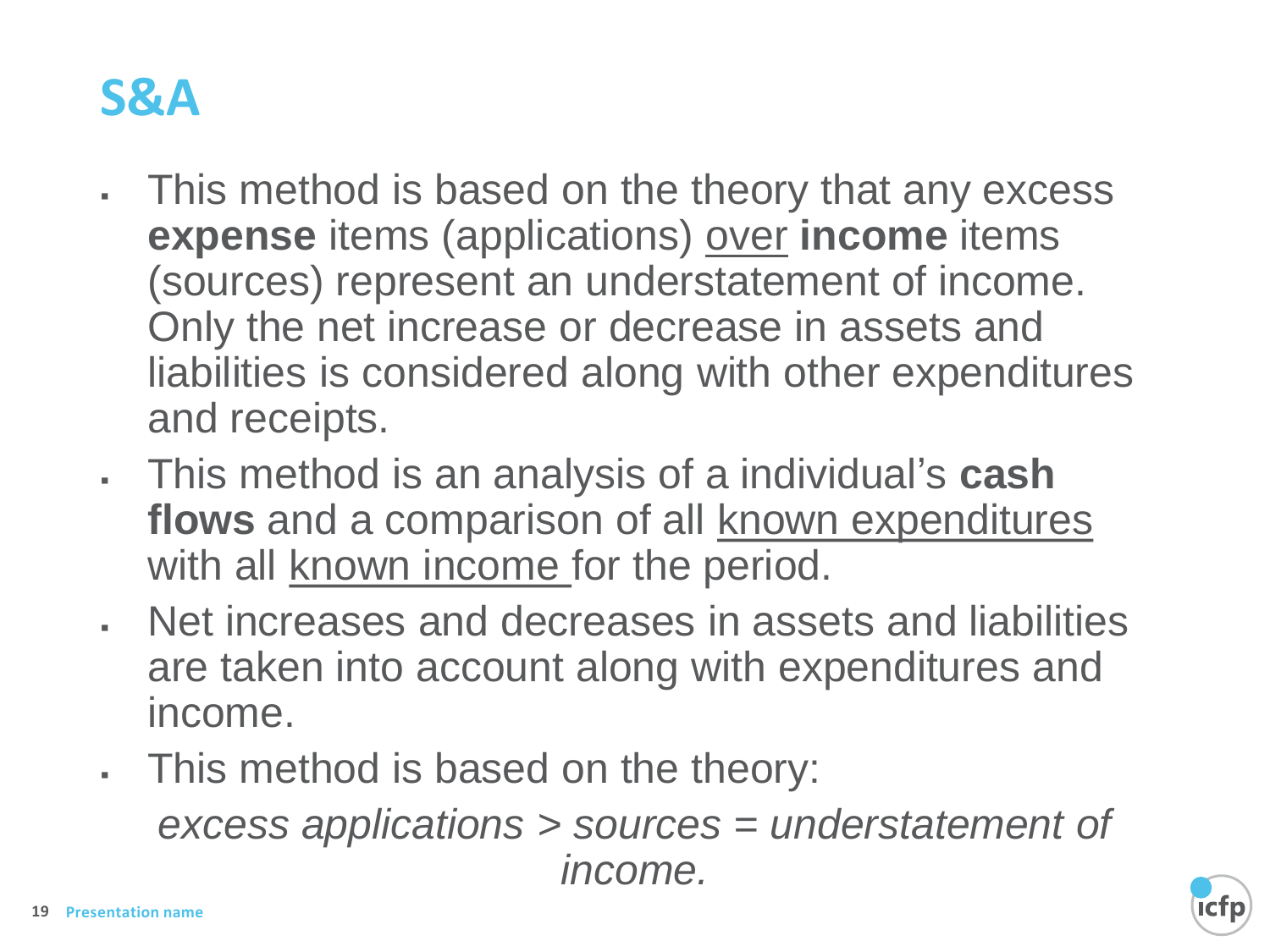

| <b>Source (inflows)</b>            | <b>Application (outflows)</b>       |
|------------------------------------|-------------------------------------|
| Any type of income                 | Any type of expenses                |
| <b>Inheritance</b>                 | Maintenance paid                    |
| <b>Winnings</b>                    | Assets purchased - cash             |
| Changes in bank accounts - inflows | Changes in bank accounts - outflows |

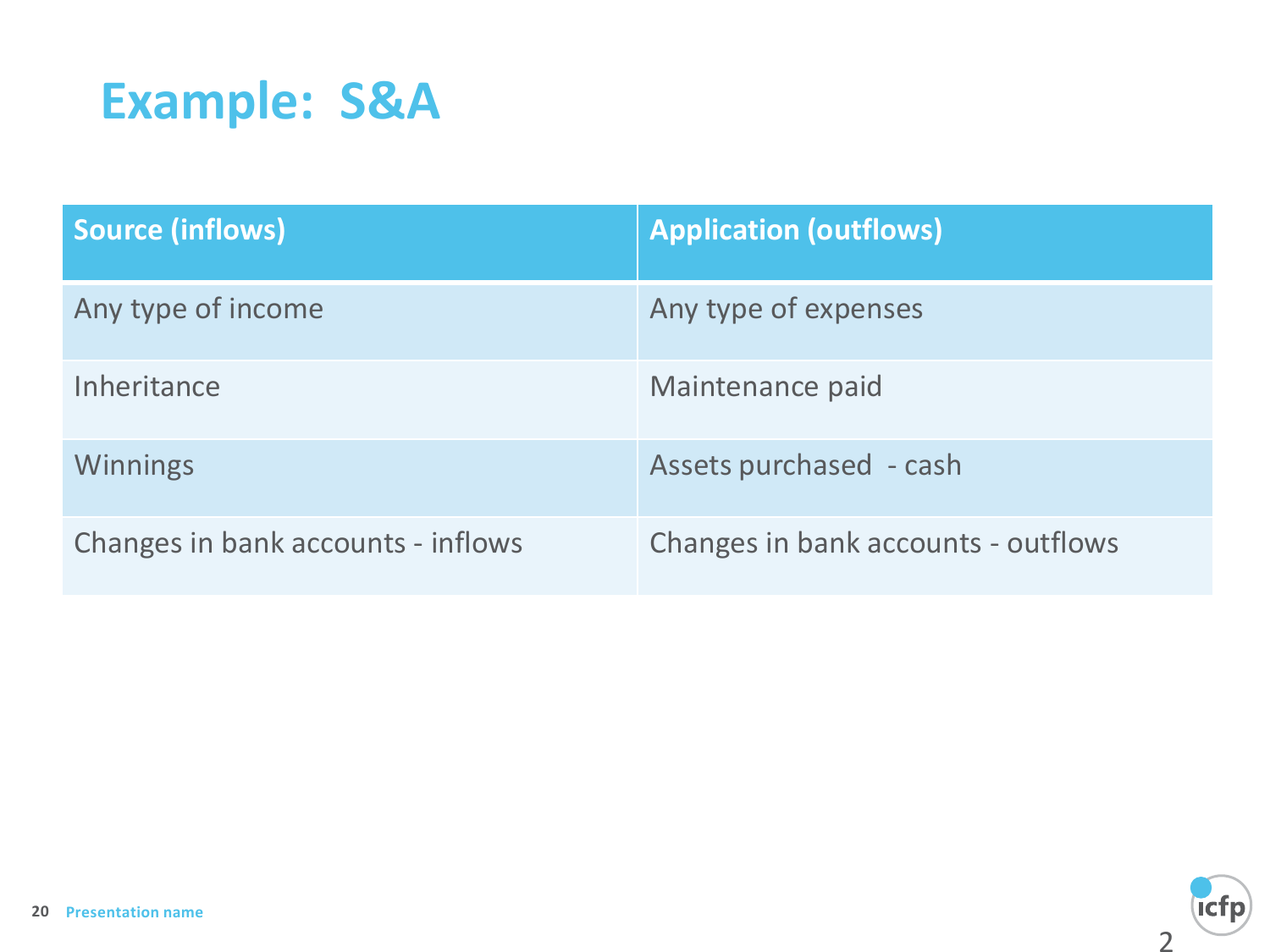## **Net Worth Method**

- A change in an individual's net worth during a year, adjusted for certain expenditures and income received from a legitimate source, must result in income received from "other" sources
- The Net Worth Method is a long-established indirect method that is regularly used in establishing income.
- This is a useful method of proof in **reconstructing income** when it is not possible to establish income through direct evidence.
- The method is based on the concept that: *wealth at the end of a given year > at the beginning of that year = income for that year\*\**

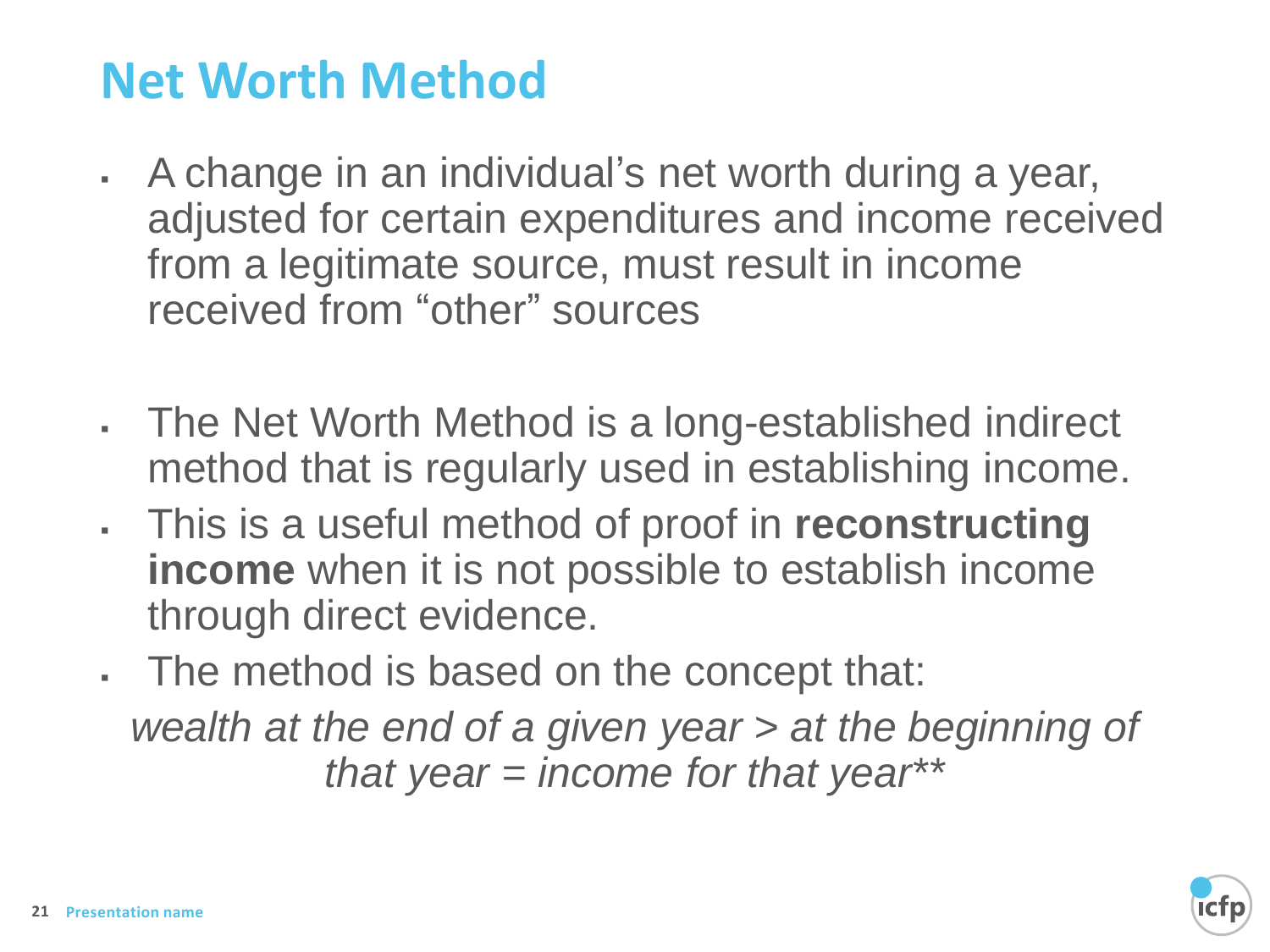# **Net Worth Analysis**

| Assets (current period)                                                                      | <b>Rxxx</b> |
|----------------------------------------------------------------------------------------------|-------------|
| Less: Liabilities (current period)                                                           | (Rxx)       |
| <i>Equals:</i> Net worth (current period)                                                    | <b>Rxxx</b> |
| Less: Net worth (previous period)                                                            | (Rxx)       |
| [Assets (previous period) – Liabilities (previous period)]                                   |             |
| Equals: Increase / (Decrease) in net worth                                                   | <b>Rxxx</b> |
| Add: Personal and domestic expenditure                                                       | <b>Rxx</b>  |
| Equals: Total increase in net worth                                                          | <b>Rxxx</b> |
| Less: Income from known sources                                                              | (Rxx)       |
| Equals: Unexplained increase / Income from unknown sources / Income possibly not<br>declared | <b>Rxxx</b> |

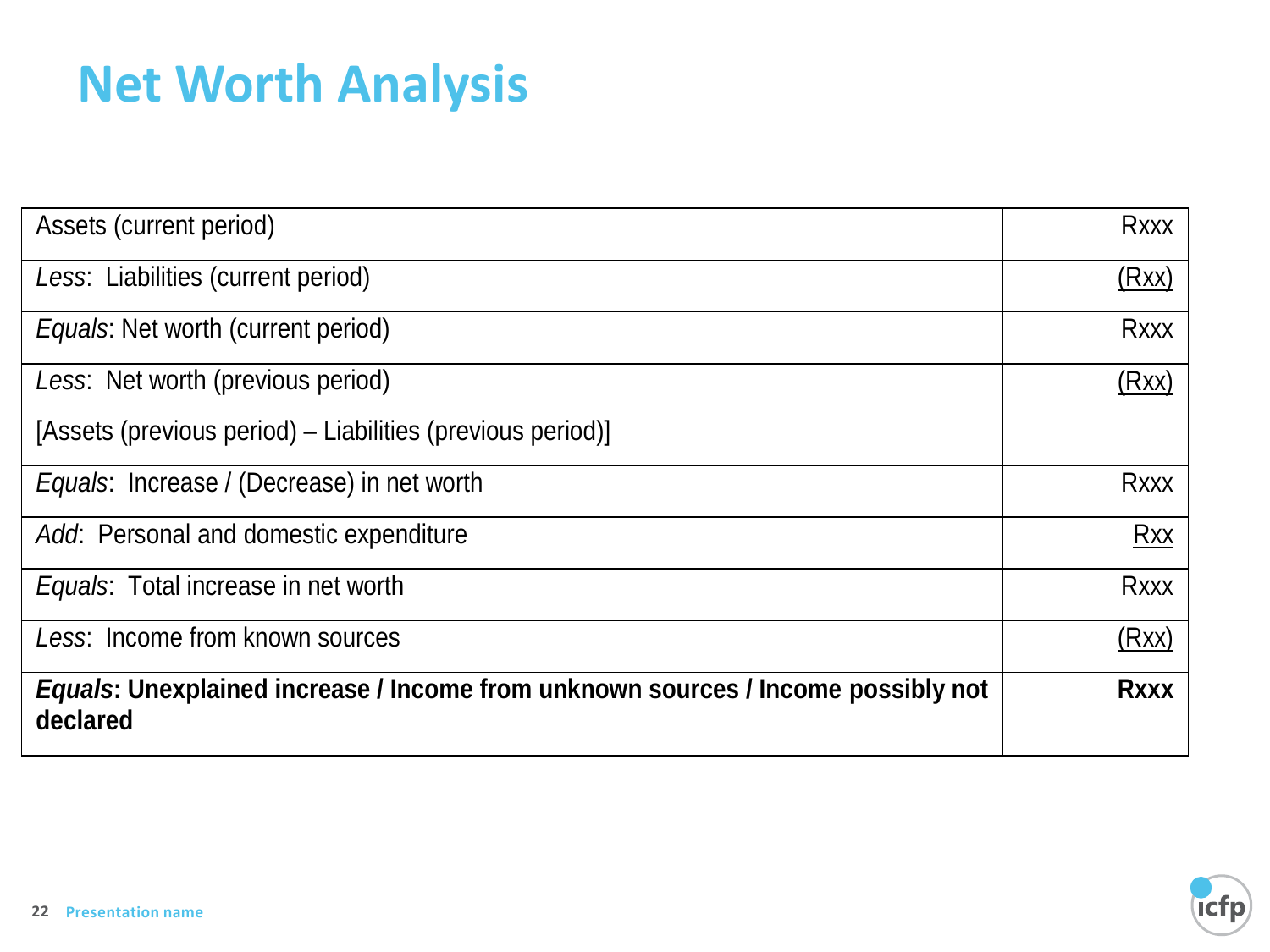# **Married persons**

- . In community of property
	- Include all income if all expenses are included
- By virtue of an antenuptial contract stipulate the terms and conditions for the exclusion of community of property between them
- Accrual system
	- Growth is divided when marriage ends
	- Income earned is deemed income of *that* spouse

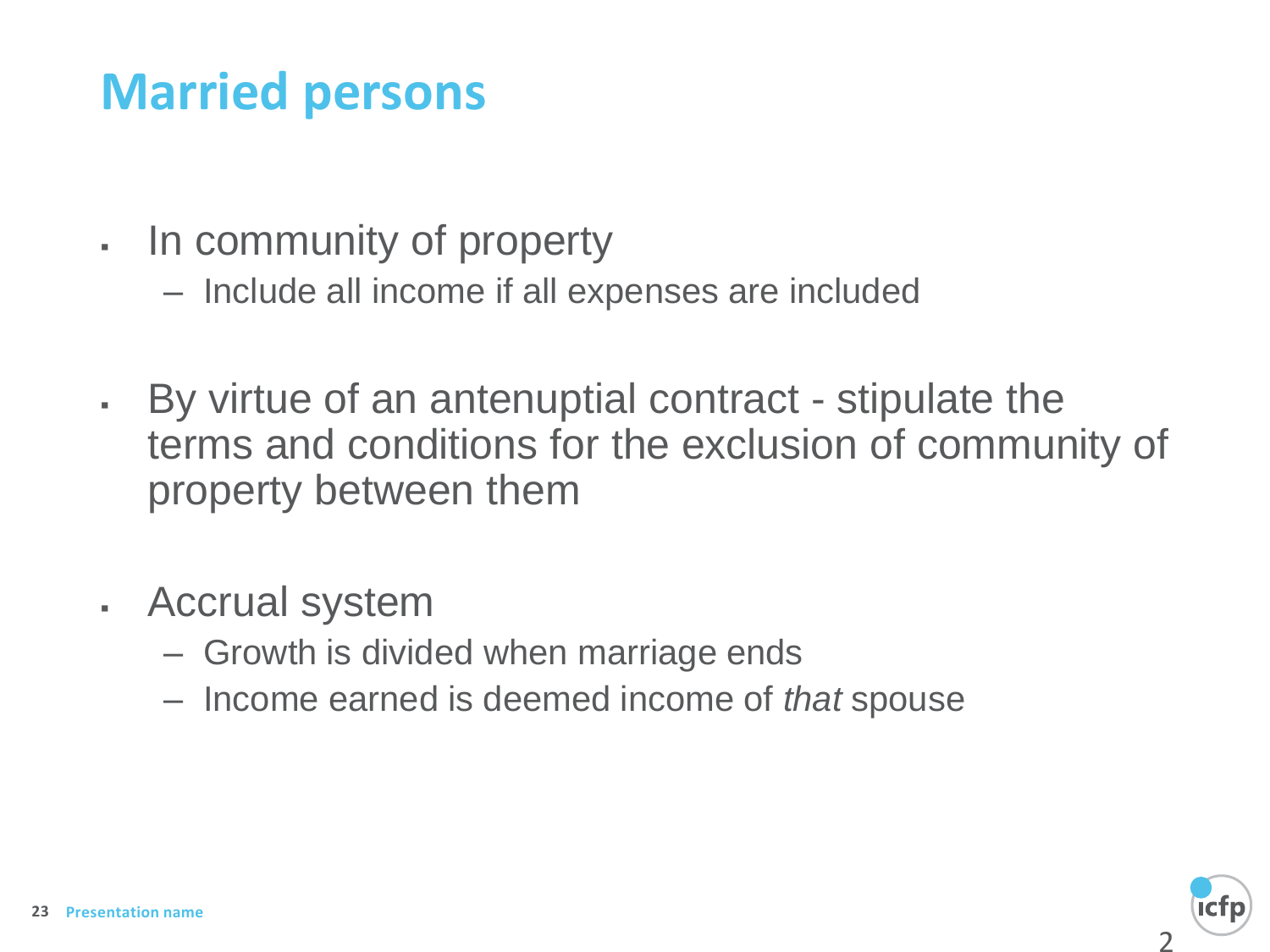#### **Trusts**

- Susceptible to misuse
- "Alter-ego" Principle
	- All of the assets and liabilities of the trust should be included.
	- The single most important question to be addressed:
		- Does a natural person (founder/ beneficiary) factually have control/ownership of the trust assets to such an extent that the assets are those of the natural person?

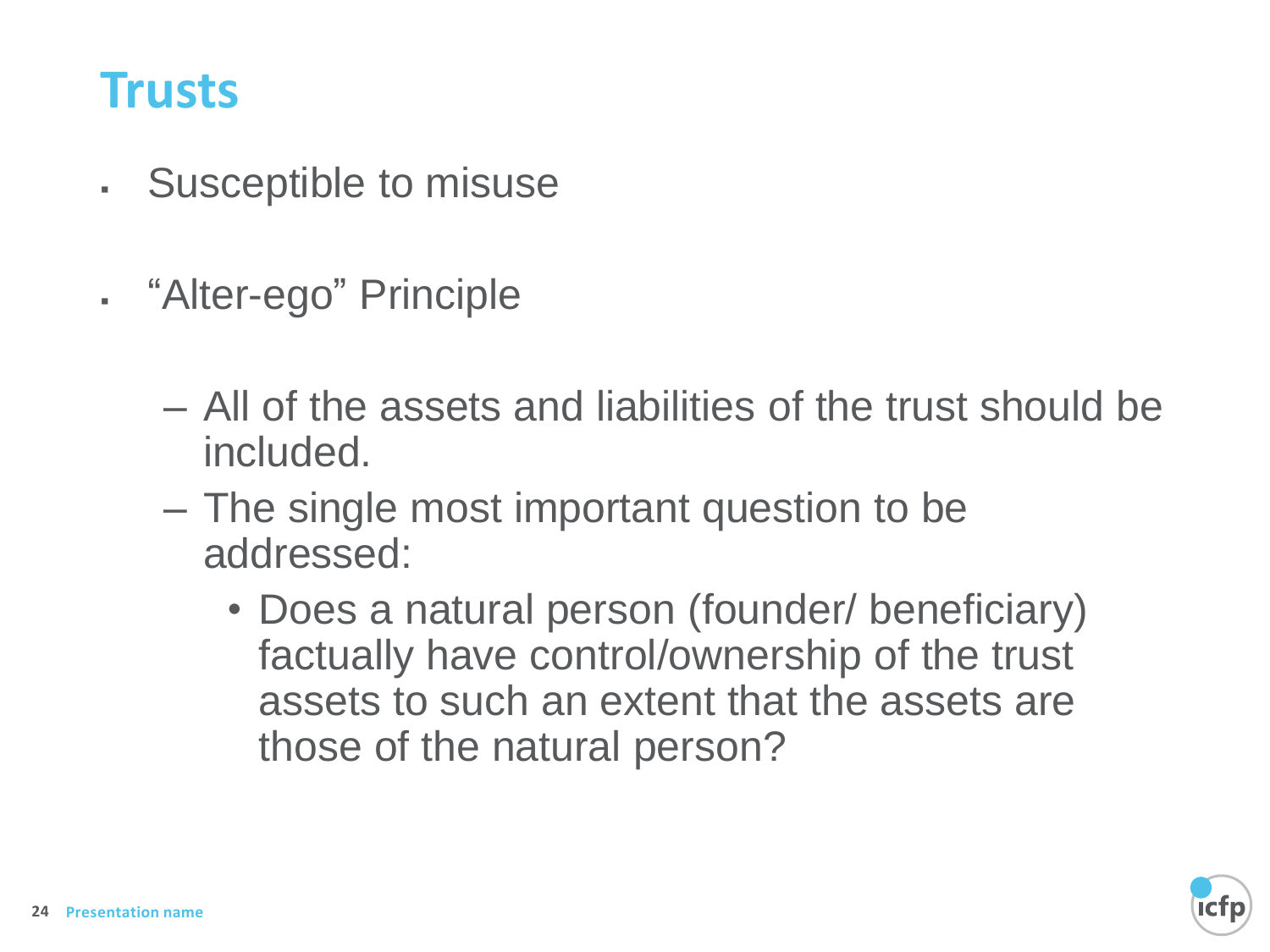#### **Trusts**

In three separate, relatively recent cases:

- Nedbank Ltd v Thorpe;
- Rees and Others v Harris and Others; and
- Van Zyl v Van Zyl and Others

the court accepted, on the evidence adduced, that the respondent in each of the cases **conducted his affairs through a trust(s)**, and that it appeared that he used the trust(s) to obscure his/her affairs.

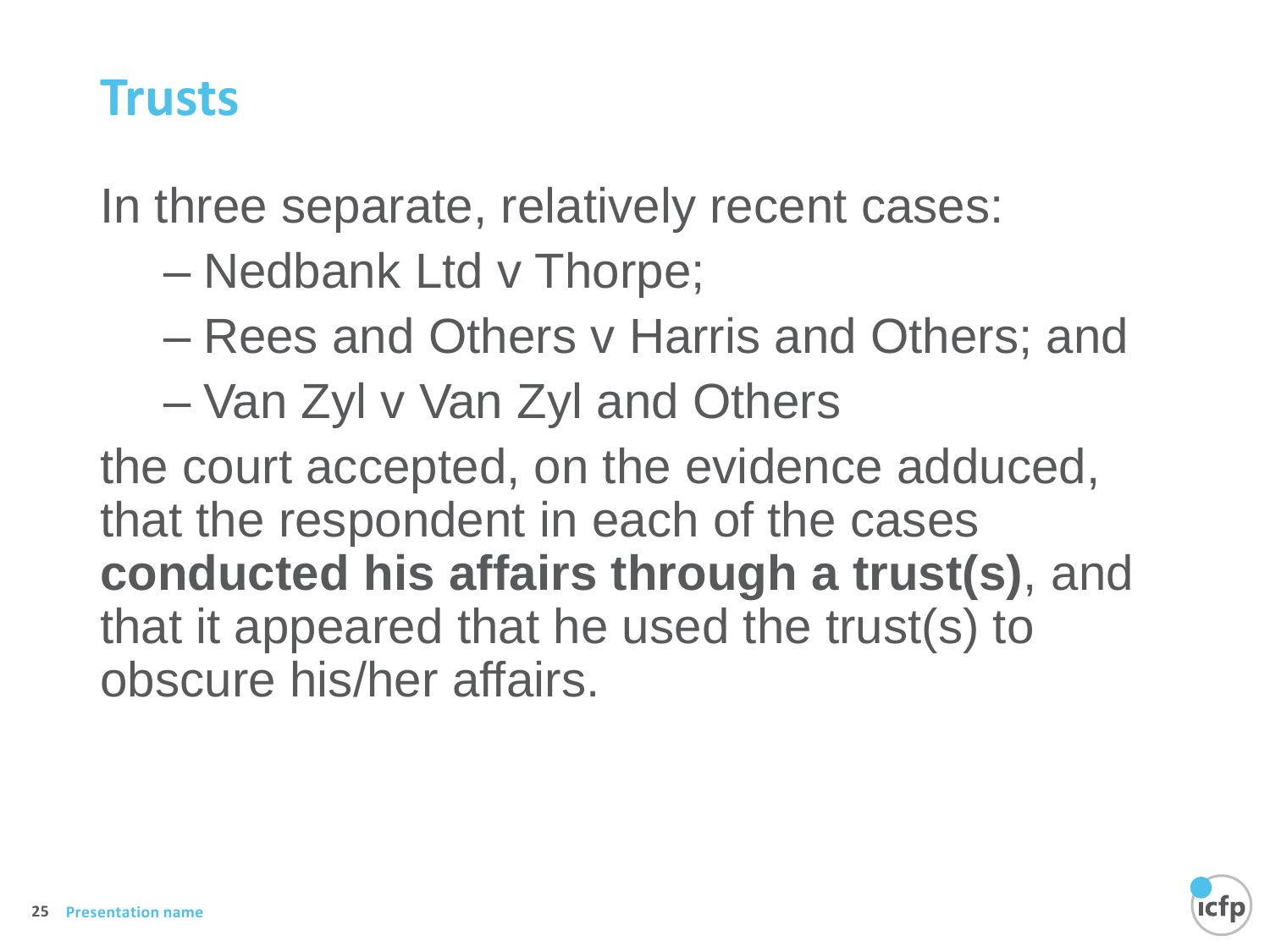# **Legal Acceptance of LSA**

**SA Cases with reference:**

• **National Union of Mineworkers v Mogale Gold, A Division of Mintails (SA) (Pty) Ltd [2015] 10 BLLR 1016 (LAC)** 

"The court a quo relied on evidence of a 'lifestyle audit' that the second appellant and his spouse could not have financed the family's lifestyle."

#### • **CEPPWAWU obo Hlebela / Lonmin Precious Metals Refinery [2011] 8 BALR 814 (CCMA)**

The employee was found guilty on this charge after a lifestyle audit showed that he enjoyed a standard of living considerably higher than anyone earning his salary could achieve.

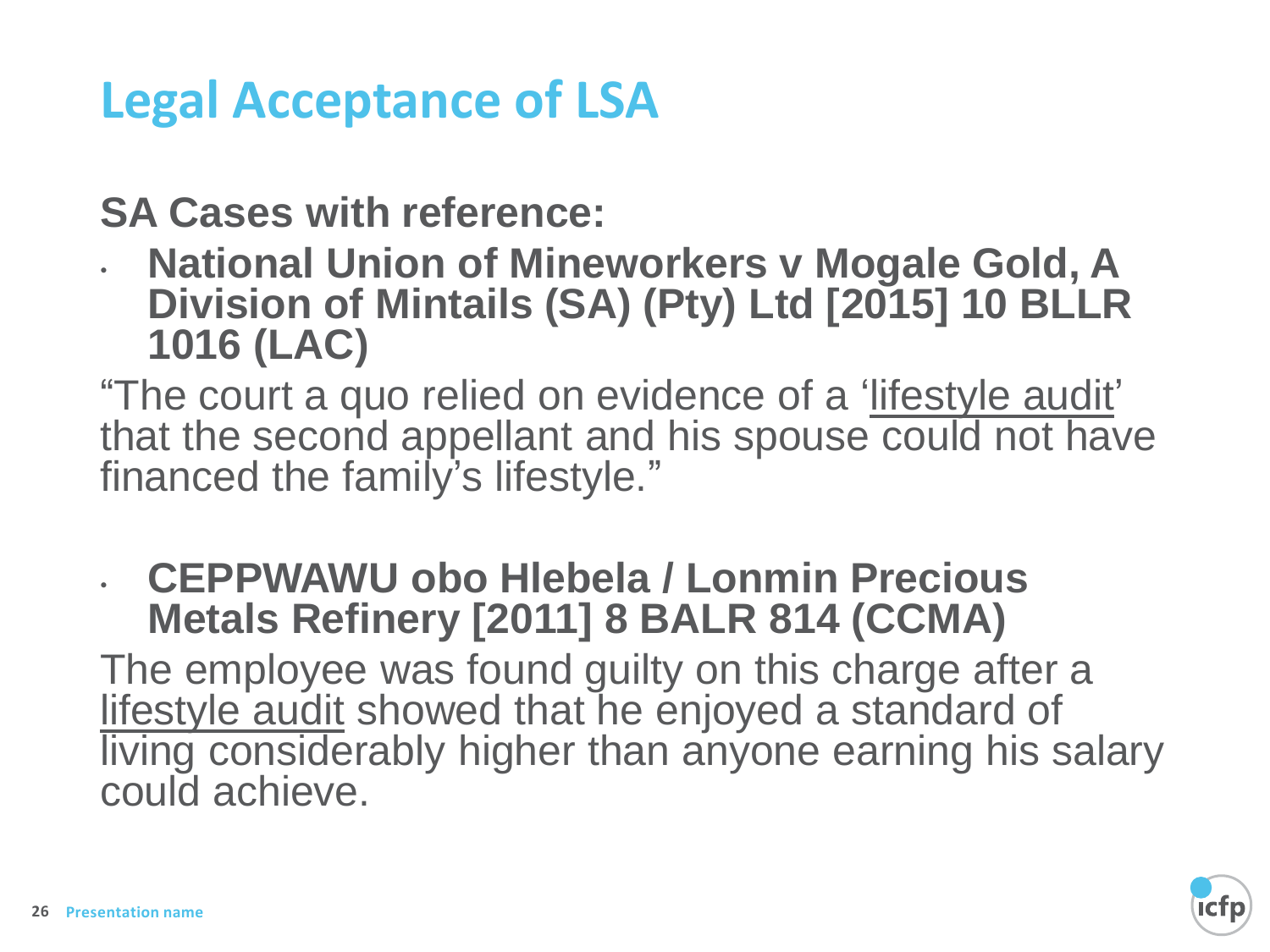# **Legal acceptance of LSA**

#### • **Goddard v Goddard 2016 JDR 1689 (GJ)**

In this divorce case the husband displayed a failure to pay maintenance by challenging attachments and withdrawing funds from known accounts. He also claimed to be unemployed despite being in control of several companies and enjoying a high standard of living. A lifestyle audit revealed that he is, as Carstensen AJ put it in his judgment, "*wilfully and mala fide engineering a decrease in salary, or a*  reduction in salary, or a termination of his employment to the *extent that he is 'for all intents and purposes unemployed' simply for the purpose of deliberately frustrating the court order".*

#### • **Heese obo Peters v Road Accident Fund 2012 (6) SA 496 (WCC)**

"Mr De Kroon also carried out a lifestyle audit based on the information that he obtained from Ms Holzmann. It is quite obvious, he said, that Mr Peters would not have been able to finance his lifestyle expenditure from the income reported in the annual financial statements of his business."

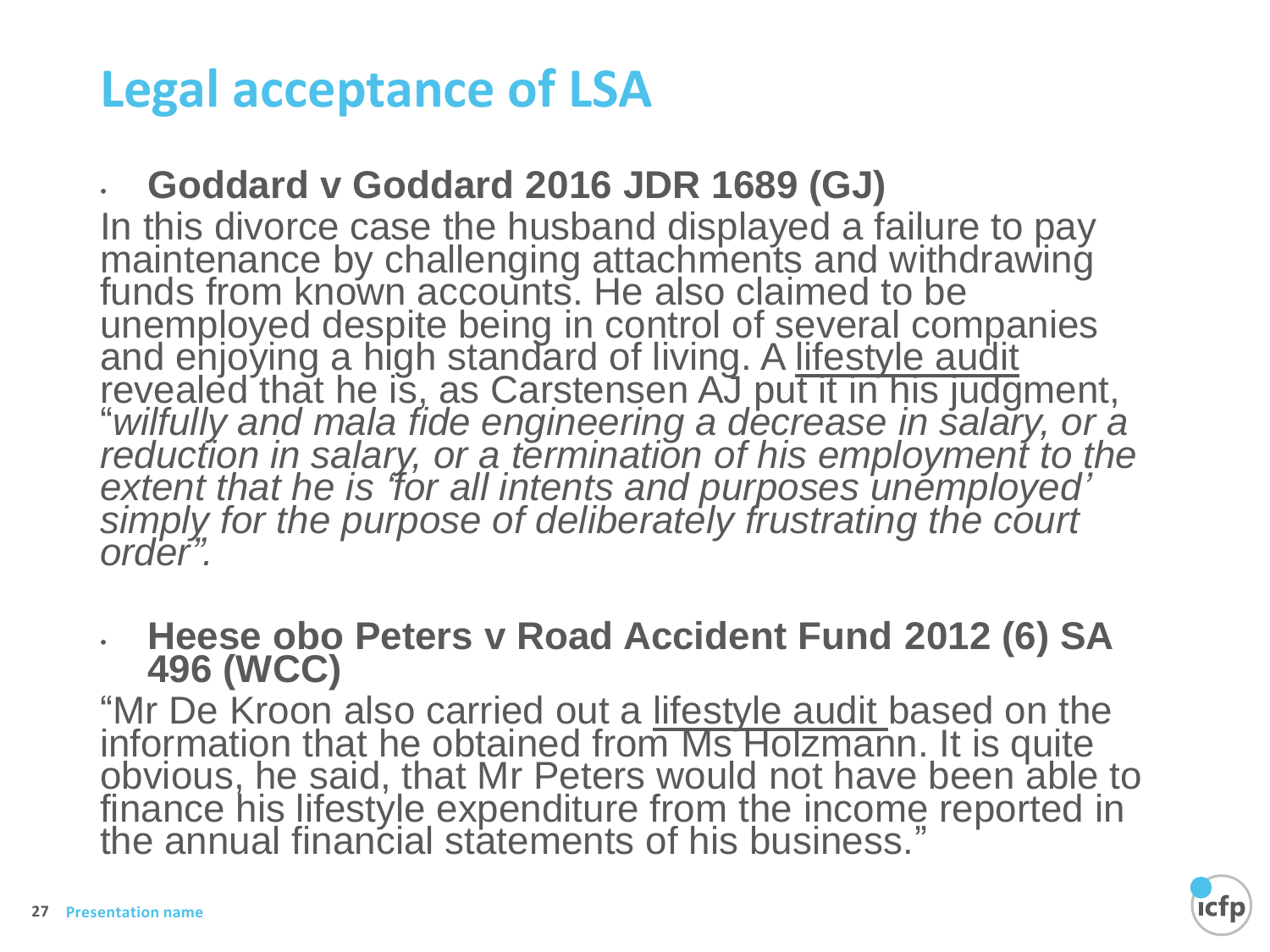# **Pros and Cons**

- Good method to detect unexplained income or even proceeds or crime
- Provides good illustrations in court
- Provides a good lead (red flags)
- Time consuming
- Costly
- . Access to important data
- . Need a large amount of data

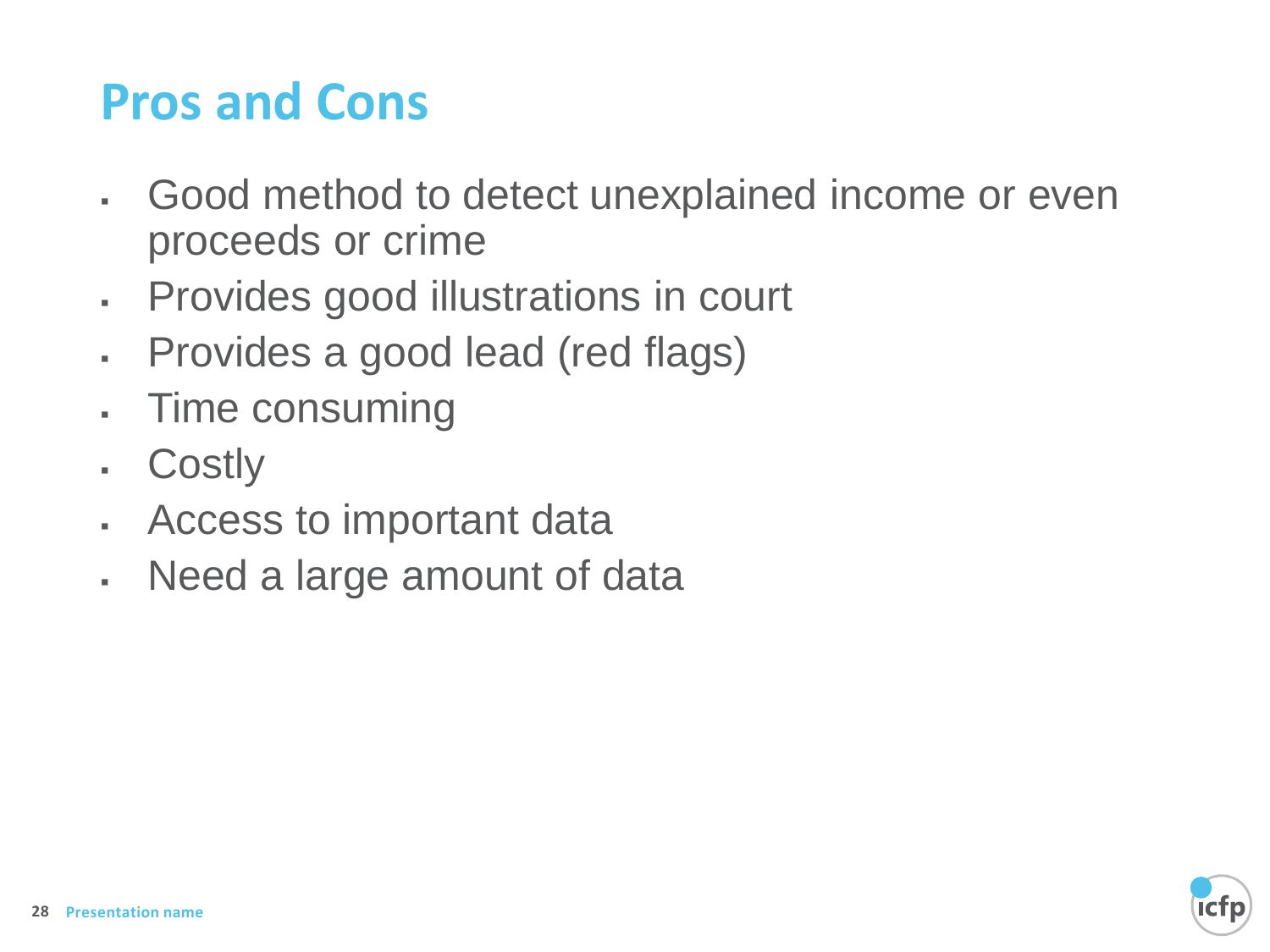## **Summary**

- –Is it truly necessary?
- –Will it assist in the matter?
- –Who will benefit from its preparation?
- –Does the potential benefit obtained outweigh the cost of preparation?
- –Who pays for it?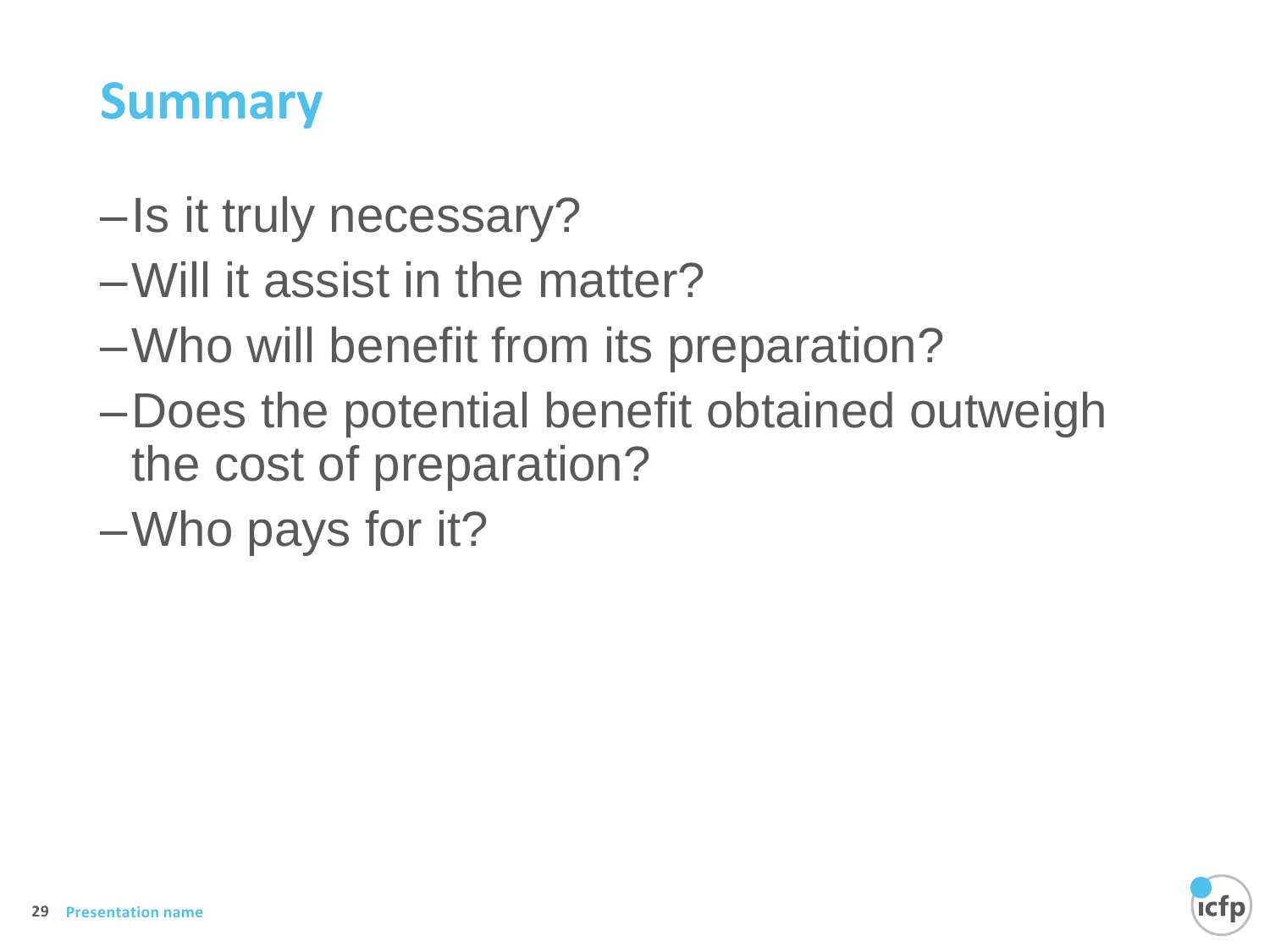# **Case study**

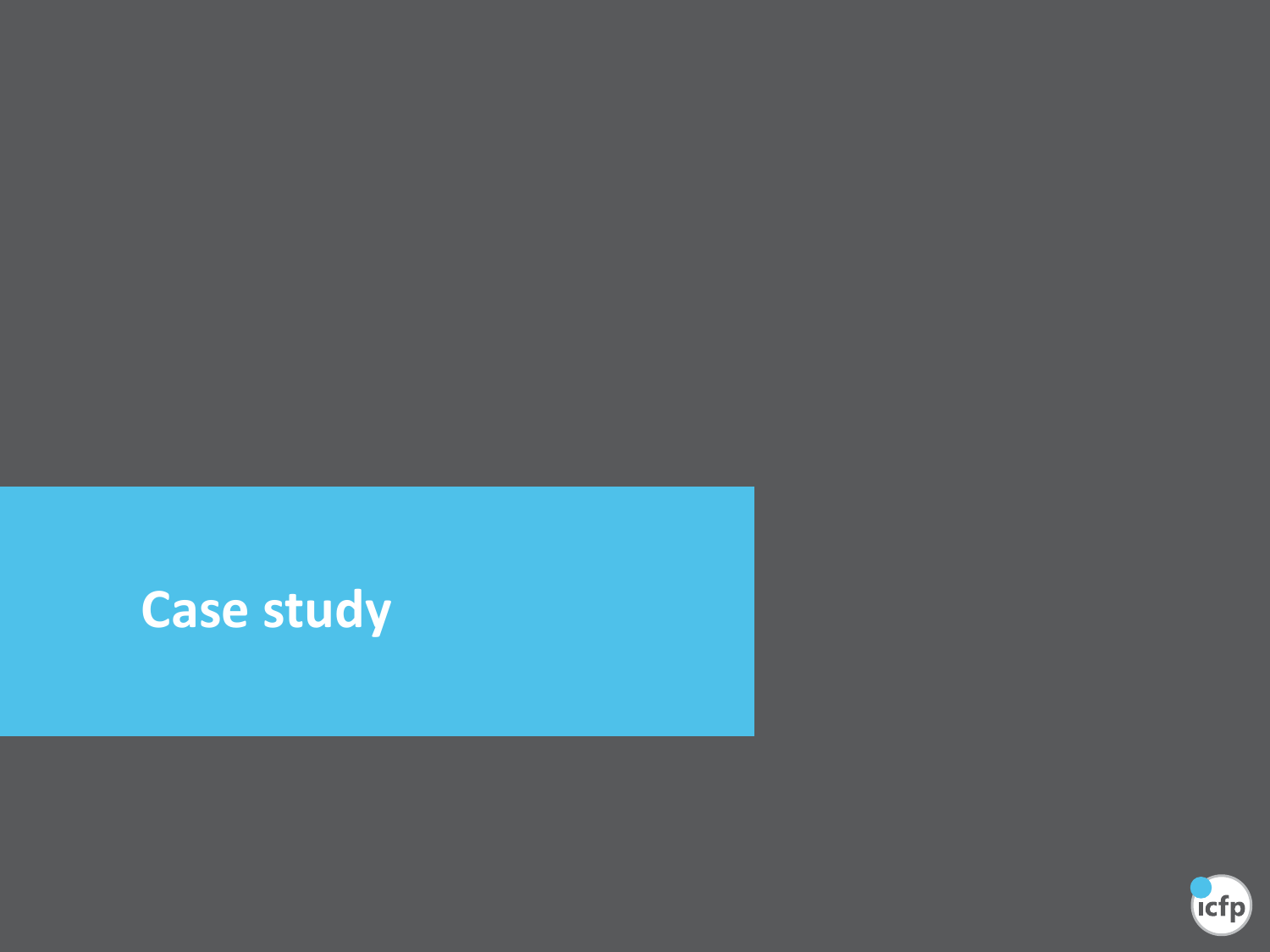# **Disclaimer**

- This is a hypothetical case. It has no reference to any individual.
- The case study is the property of the ICFP. It may not be copied or distributed in any way. It may only be used as reference to those attending the development session.

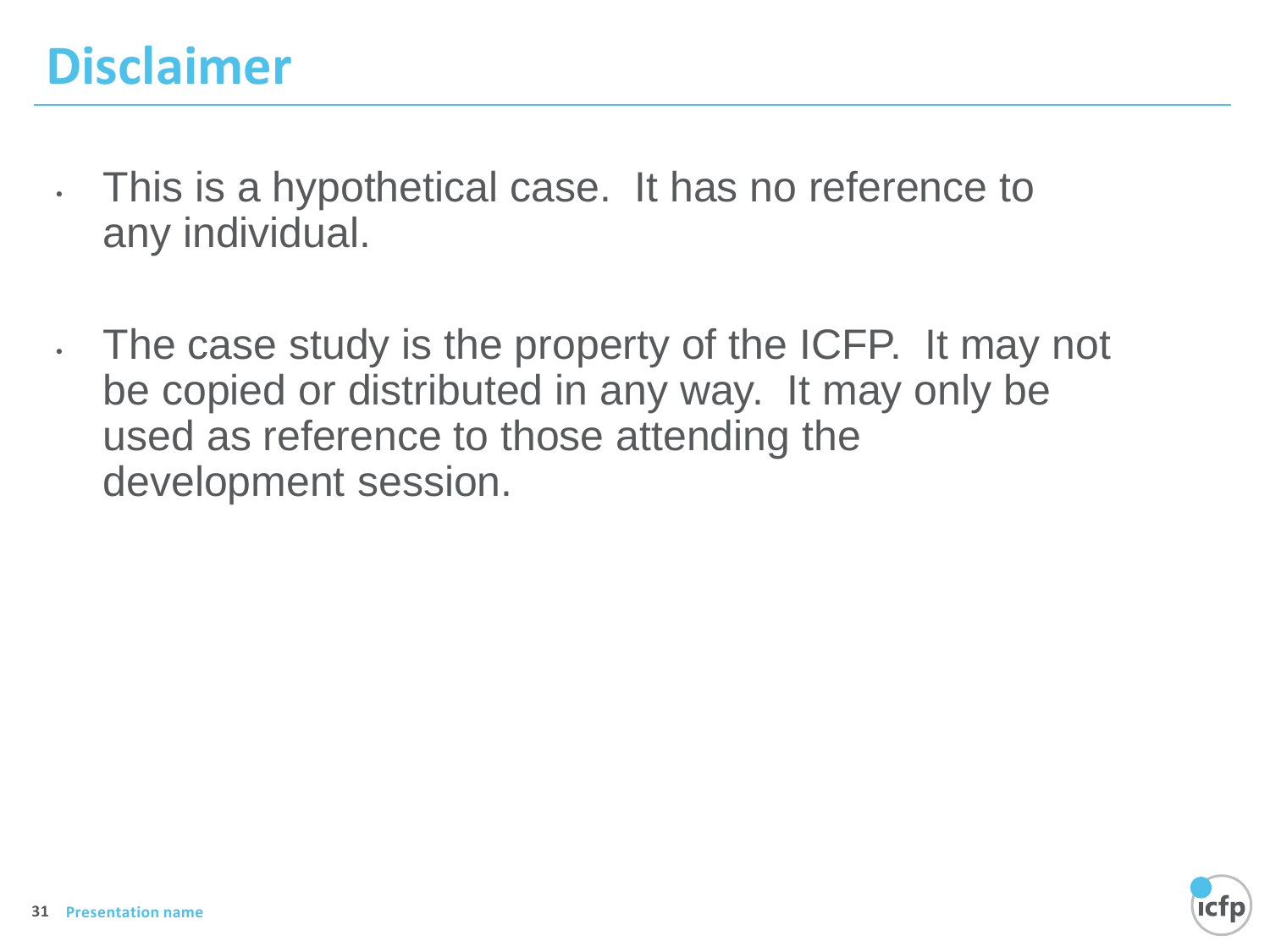**Results to the case study**

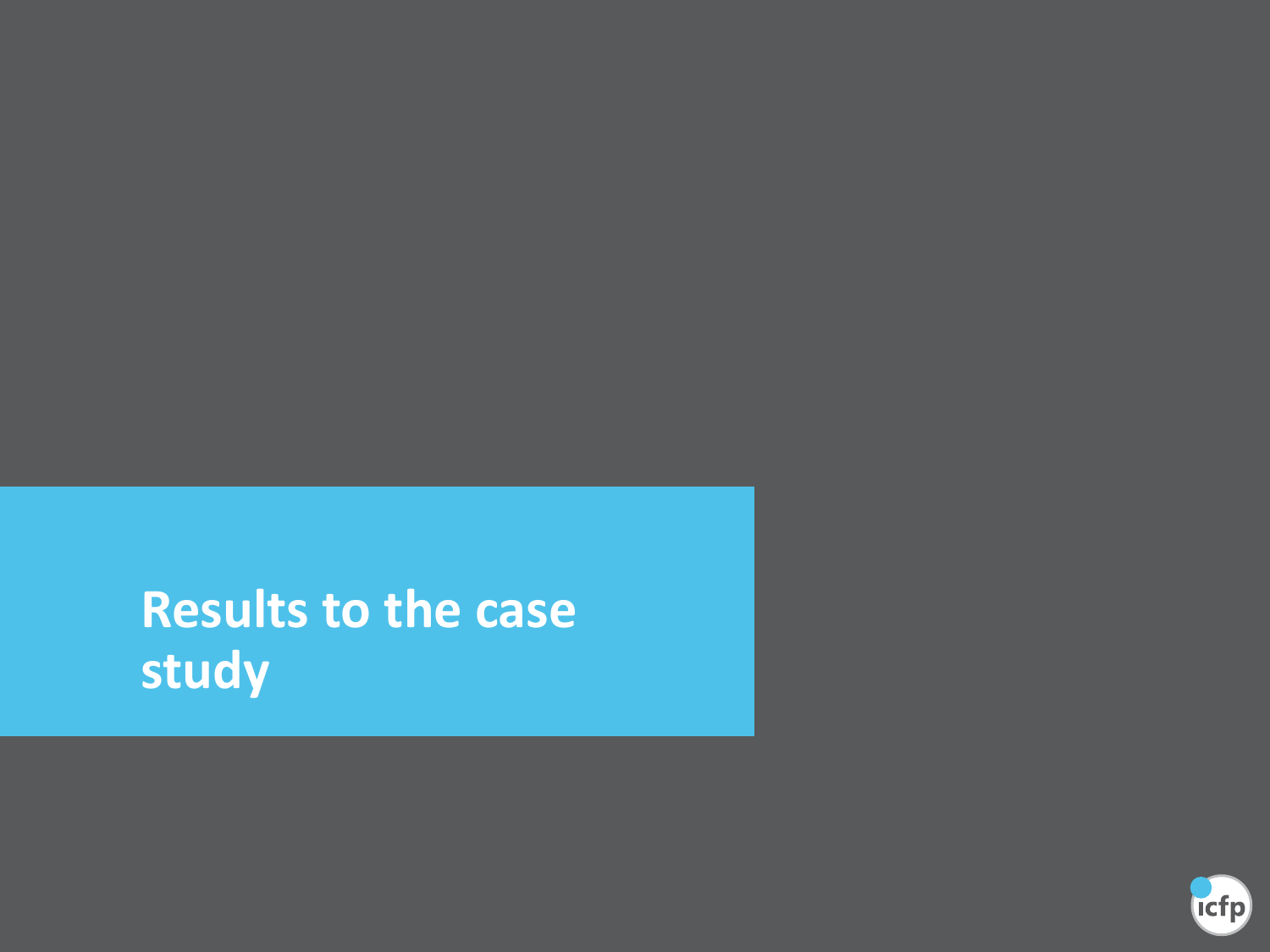## **Method**

Source and application of funds

• Take into account **inflows** and **outflows** for period, therefore all movement of funds

Net Worth Analysis

• Determine net worth for both years and adjust with income from known sources and personal and domestic expenditure

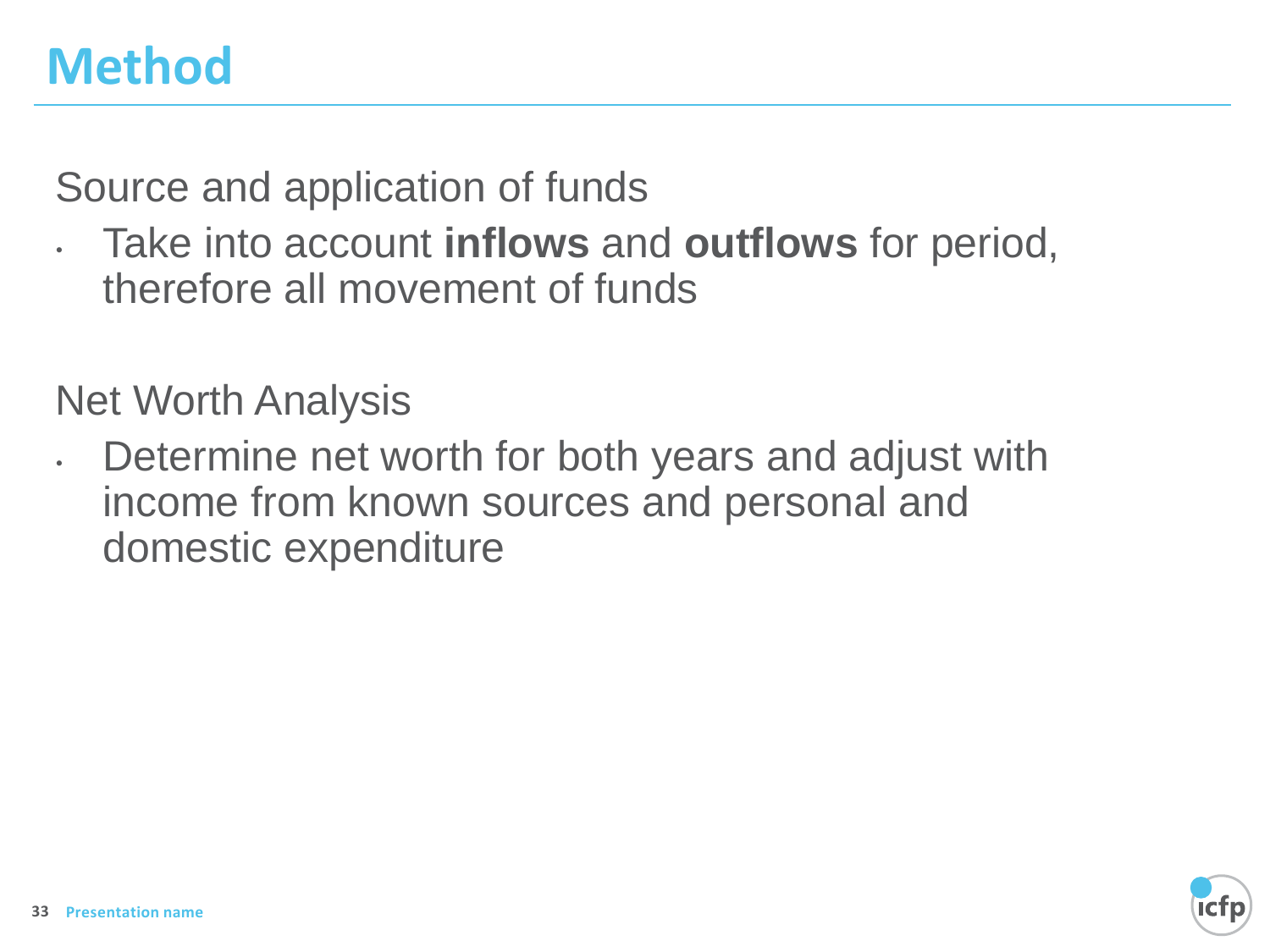## **Net Worth Analysis method**

- Calculate the total Assets and Liabilities for both years
	- Must include Assets and Liabilities from the trust, as she is the only beneficiary
- Determine the difference / growth from 2013 to 2014
- Adjust for personal and domestic expenditure (excluding increase in assets / decrease in liabilities)
	- Unfortunately we cannot quantify as it is paid by the trust
- Adjust for income received from known sources (i.e. salary, dividends etc.)

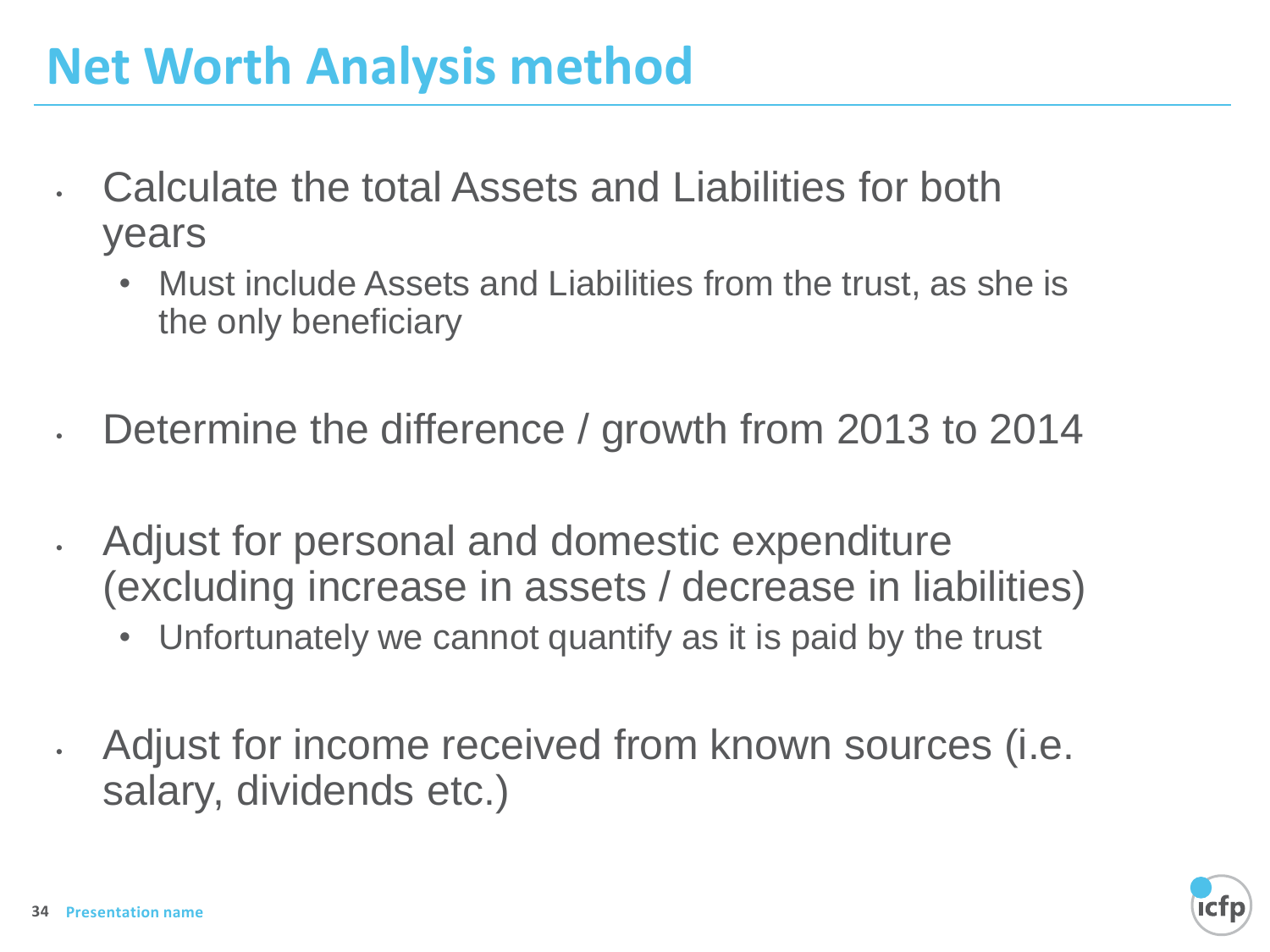## **Assets and Liabilities**

| 2013                        |                            | 2014                |                            |  |
|-----------------------------|----------------------------|---------------------|----------------------------|--|
| <b>Assets</b>               | R 3,825,655.00             | <b>Assets</b>       | R 4,587,000.00             |  |
| House: Jaffa Street         | R 1,500,000.00             | House: Jaffa Street | R 1,500,000.00             |  |
| <b>BMWZ3</b>                | 300,000.00<br>$\mathsf R$  | <b>BMW 320d</b>     | 350,000.00<br>$\mathsf R$  |  |
| Cheque account              | $\mathsf R$<br>12,100.00   | <b>BMW 120d</b>     | 300,000.00<br>R            |  |
| Cheque account              | 1,555.00<br>${\sf R}$      | <b>BMW Z3</b>       | 300,000.00<br>R            |  |
| Savings account             | ${\sf R}$<br>12,000.00     | Cheque account      | 46,000.00<br>$\mathsf{R}$  |  |
| House                       | R 2,000,000.00             | Savings account     | $\mathsf{R}$<br>15,000.00  |  |
|                             |                            | Ring                | 76,000.00<br>$\mathsf{R}$  |  |
|                             |                            | House               | R 2,000,000.00             |  |
| <b>Liabilities</b>          | R 2,117,000.00             | <b>Liabilities</b>  | R 2,006,950.00             |  |
| <b>Credit card</b>          | 17,000.00<br>${\sf R}$     | Cheque account      | 28,450.00<br>$\mathsf{R}$  |  |
| Bond                        | R 1,850,000.00             | Credit card         | 3,500.00<br>$\mathsf{R}$   |  |
| <b>BMW Z3</b>               | 250,000.00<br>$\mathsf{R}$ | <b>House</b>        | R 1,645,000.00             |  |
|                             |                            | <b>BMW Z3</b>       | 180,000.00<br>$\mathsf{R}$ |  |
|                             |                            | 120d                | 150,000.00                 |  |
| <b>Net assets</b>           | R 1,708,655.00             | <b>Net assets</b>   | R 2,580,050.00             |  |
| <b>35 Presentation name</b> |                            |                     | <b>Icfp</b>                |  |

**35 Presentation name**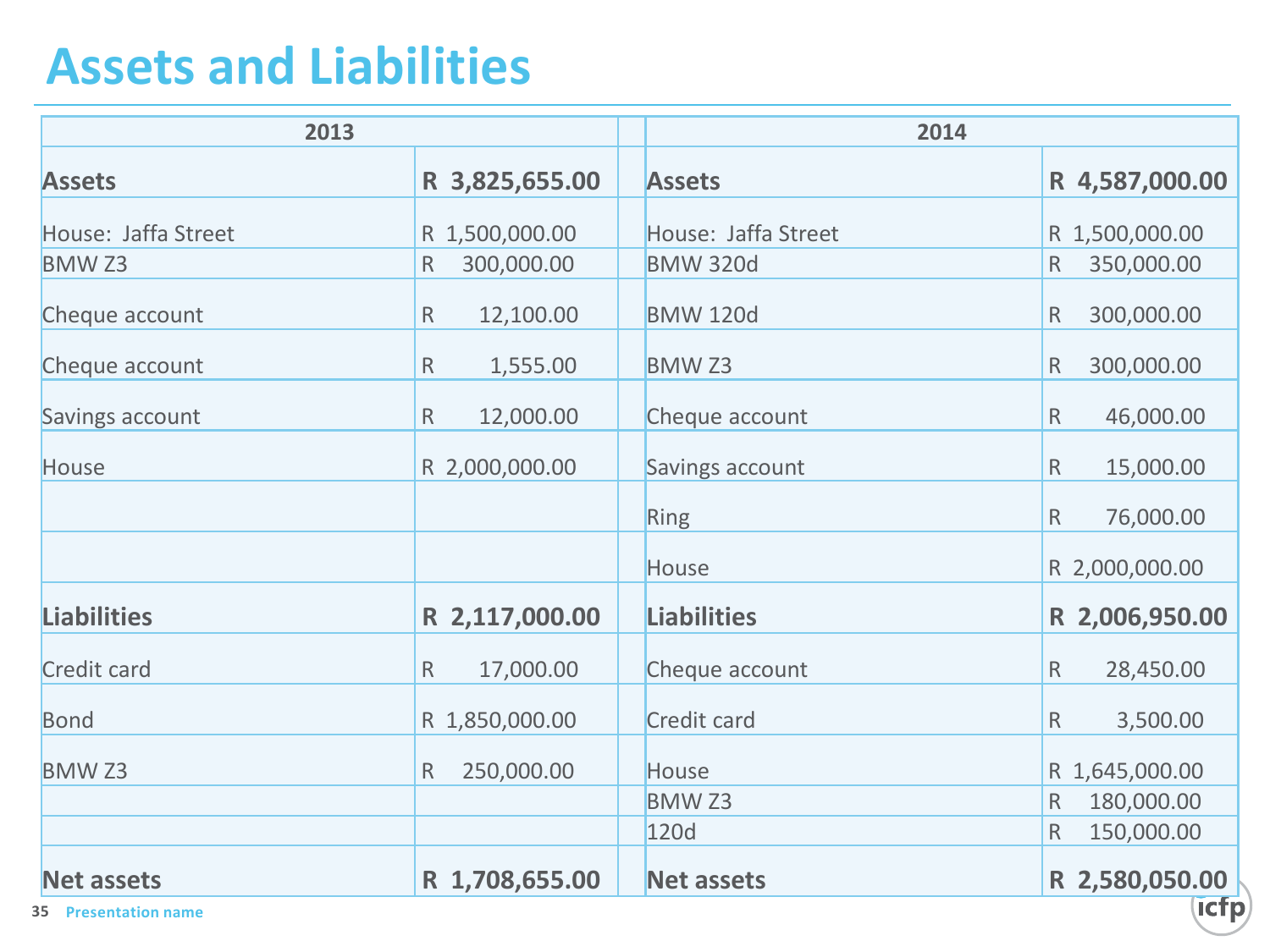#### **Net Worth Analysis - 2014**

| <b>Total Assets</b>                 | $\mathsf{R}$ | 4,587,000    |
|-------------------------------------|--------------|--------------|
| Less: total liabilities             | $\mathsf{R}$ | $-2,006,950$ |
| <b>Net assets</b>                   | R            | 2,580,050    |
| Less Previous years assets          | $\mathsf{R}$ | $-1,708,655$ |
| Annual increase in net assets       | R            | 871,395      |
| Add: Expenditure for the period (a) | $\mathsf{R}$ | 275,900      |
| <b>Total income</b>                 | R            | 1,147,295    |
| Less: Income (b)                    | $\mathsf{R}$ | $-1,064,175$ |
| <b>Income from unknown source</b>   | R            | 83,120       |

*a) 120000+48000+44000+28000+15000+10450+10450*

*b) 304175 + 760000*

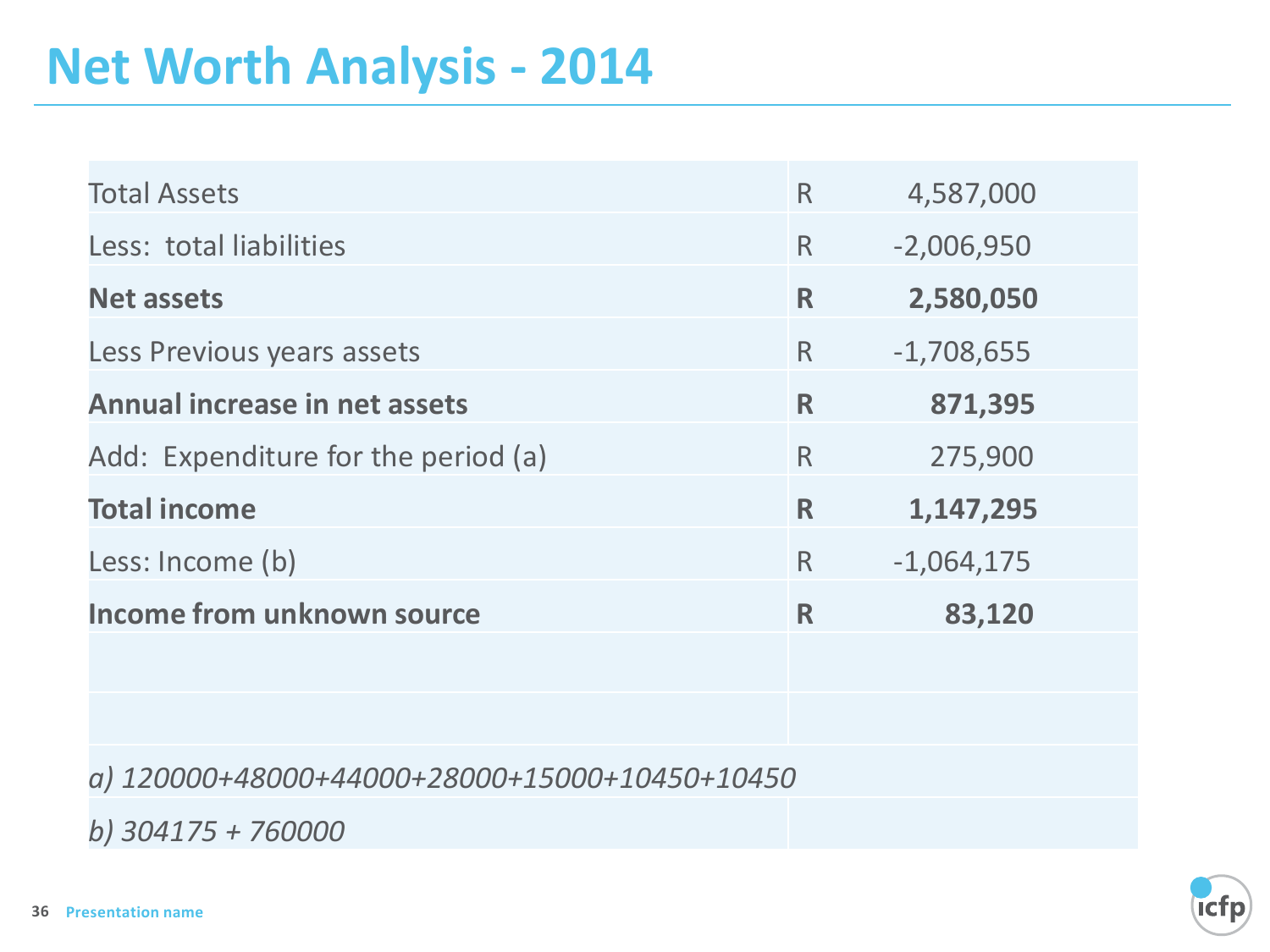# **Source and Application of funds method**

| <b>INFLOWS</b>                       | 2013 | 2014         | <b>OUTFLOWS</b>                      | 2013       | 2014         |
|--------------------------------------|------|--------------|--------------------------------------|------------|--------------|
| Profit from business                 |      | 304,175.00   | Maintenance payments                 | 120,000.00 | 120,000.00   |
| <b>Deposits</b>                      |      | 760,000.00   | Golf membership fees                 | 48,000.00  | 48,000.00    |
| Cheque account 5000413 (46000-1555)  |      | 44,445.00    | Municipality: Kloof                  | 35,000.00  | 44,000.00    |
| Savings account 124512 (15000-12000) |      | 3,000.00     | Municipality: Tygerberg              | 21,000.00  | 28,000.00    |
|                                      |      |              | Life policy                          | 12,000.00  | 15,000.00    |
|                                      |      |              | Telephone: Talktime                  | 8,250.00   | 10,450.00    |
|                                      |      |              | Cell phone: Mobile.com               | 11,240.00  | 10,450.00    |
|                                      |      |              | <b>BMW 320d</b>                      |            | 350,000.00   |
|                                      |      |              | Ring                                 |            | 76,000.00    |
|                                      |      |              | BMW 120d (300'-150')                 |            | 150,000.00   |
|                                      |      |              | BMW Z3 (250'-180')                   |            | 70,000.00    |
|                                      |      |              | Cheque account 5001112 (12100+28450) |            | 40,550.00    |
|                                      |      |              | Credit card 241569 (17000-3500)      |            | 13,500.00    |
|                                      |      |              | Bond (1850'-1645')                   |            | 205,000.00   |
|                                      |      | 1,111,620.00 |                                      | 255,490.00 | 1,180,950.00 |
|                                      |      |              |                                      |            |              |
|                                      |      |              |                                      |            |              |
|                                      |      |              | Unallocated income                   |            | 324,820.00   |